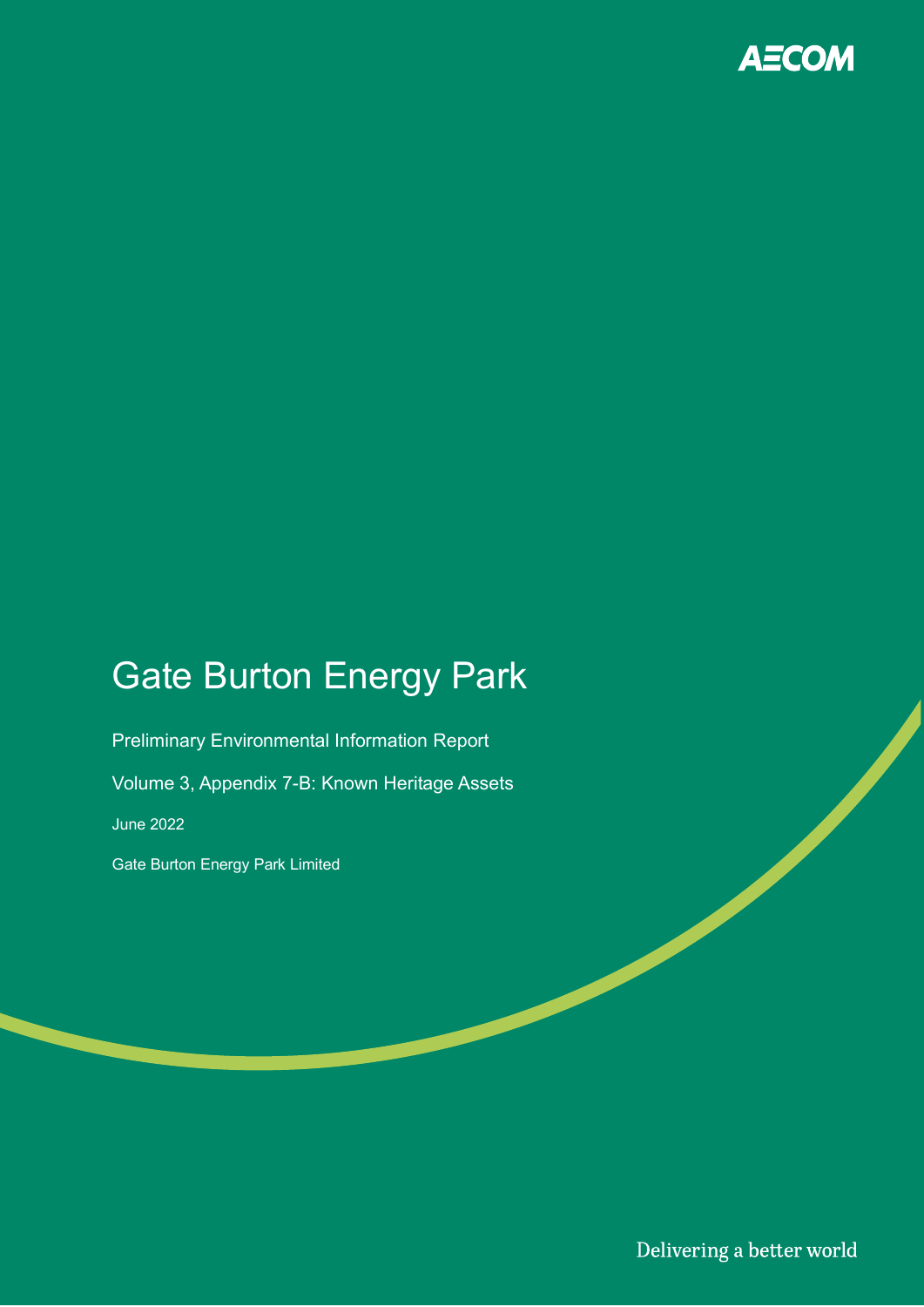

Quality information

**Prepared by Checked by Verified by Approved by** AP FL HM WB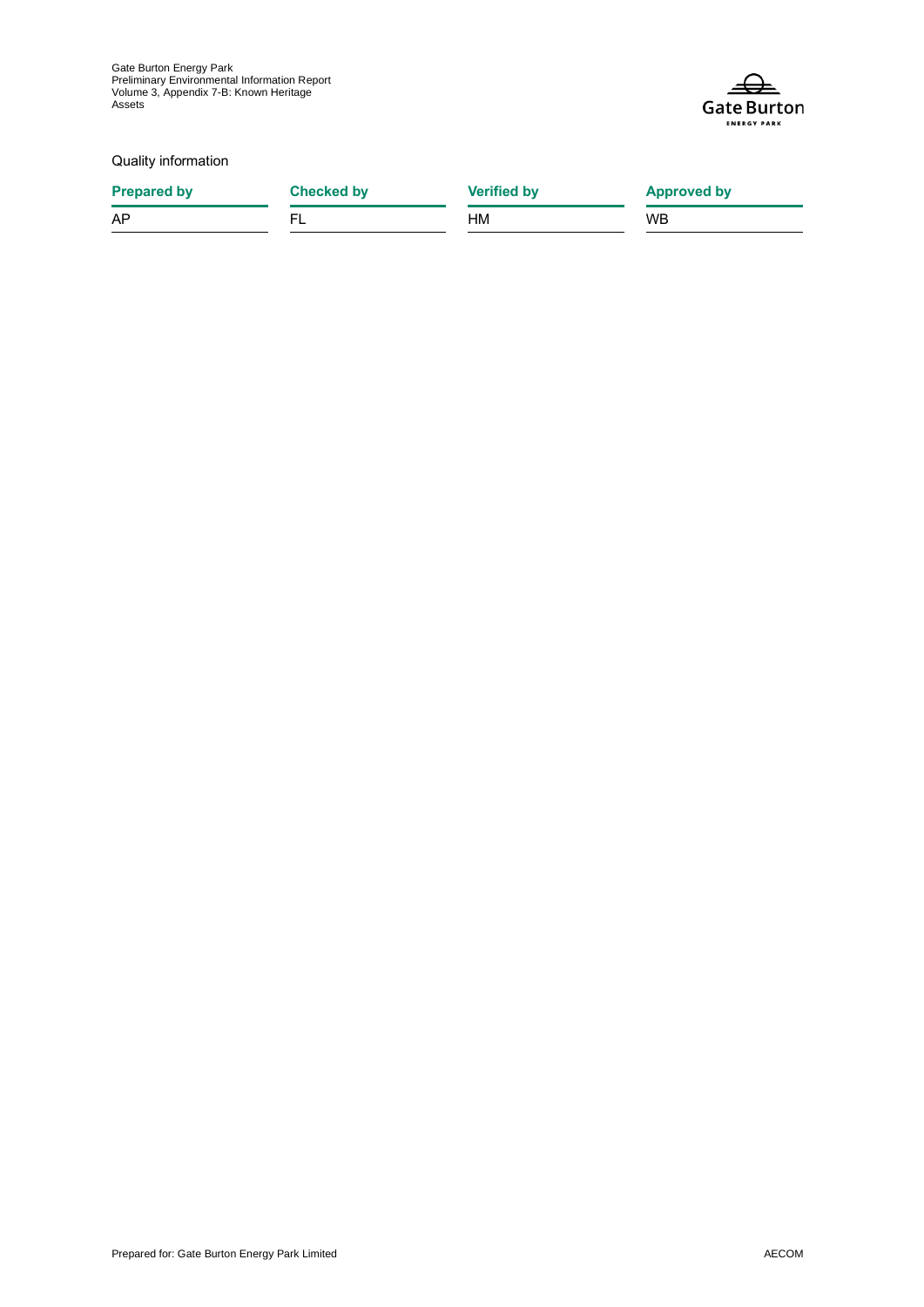

Prepared for:

Gate Burton Energy Park Limited

Prepared by: AECOM Limited

© 2022 AECOM Limited. All Rights Reserved.

This document has been prepared by AECOM Limited ("AECOM") for sole use of our client (the "Client") in accordance with generally accepted consultancy principles, the budget for fees and the terms of reference agreed between AECOM and the Client. Any information provided by third parties and referred to herein has not been checked or verified by AECOM, unless otherwise expressly stated in the document. No third party may rely upon this document without the prior and express written agreement of AECOM.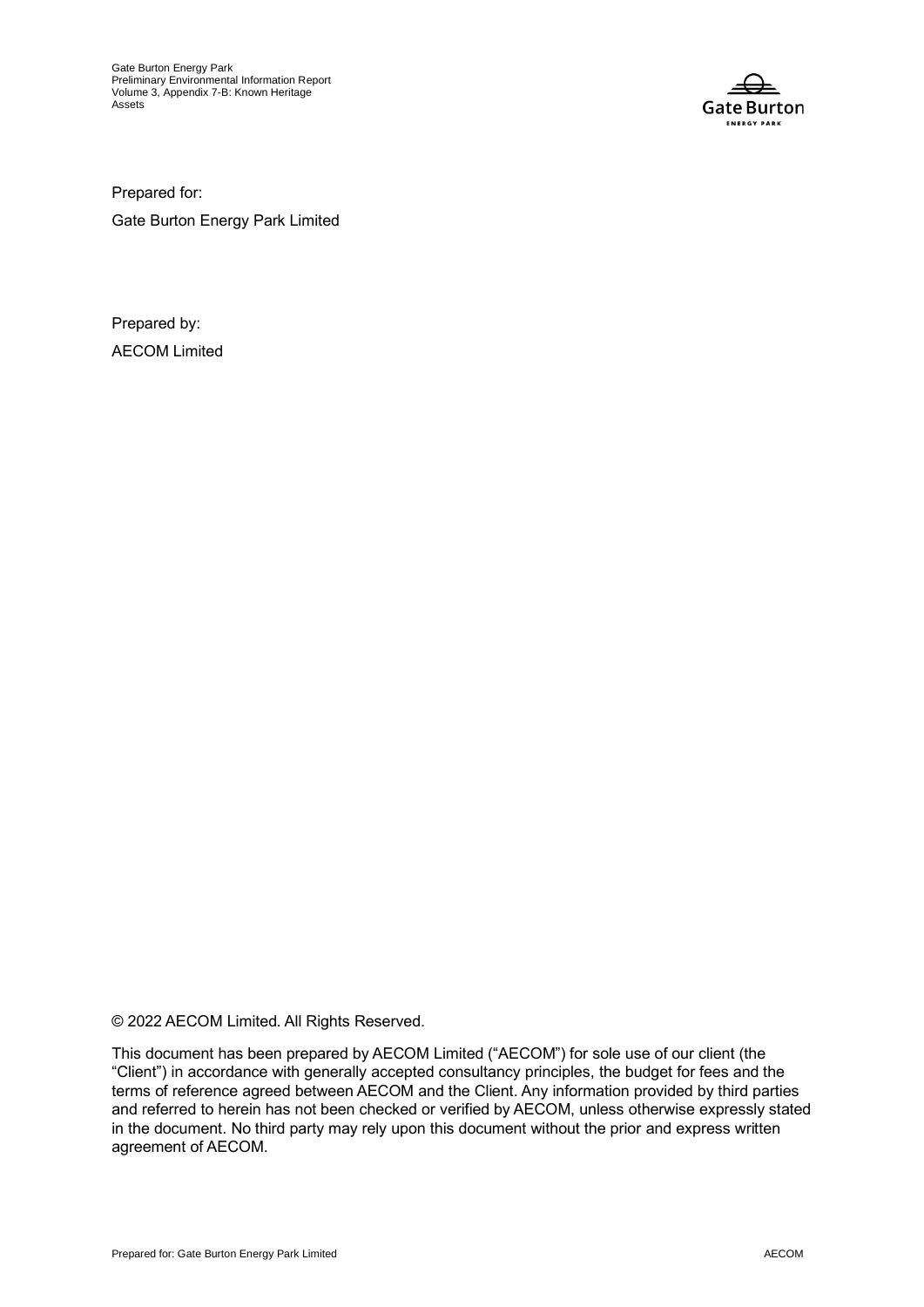

#### **Table of Contents**

| 7.  |  |
|-----|--|
|     |  |
| 7.2 |  |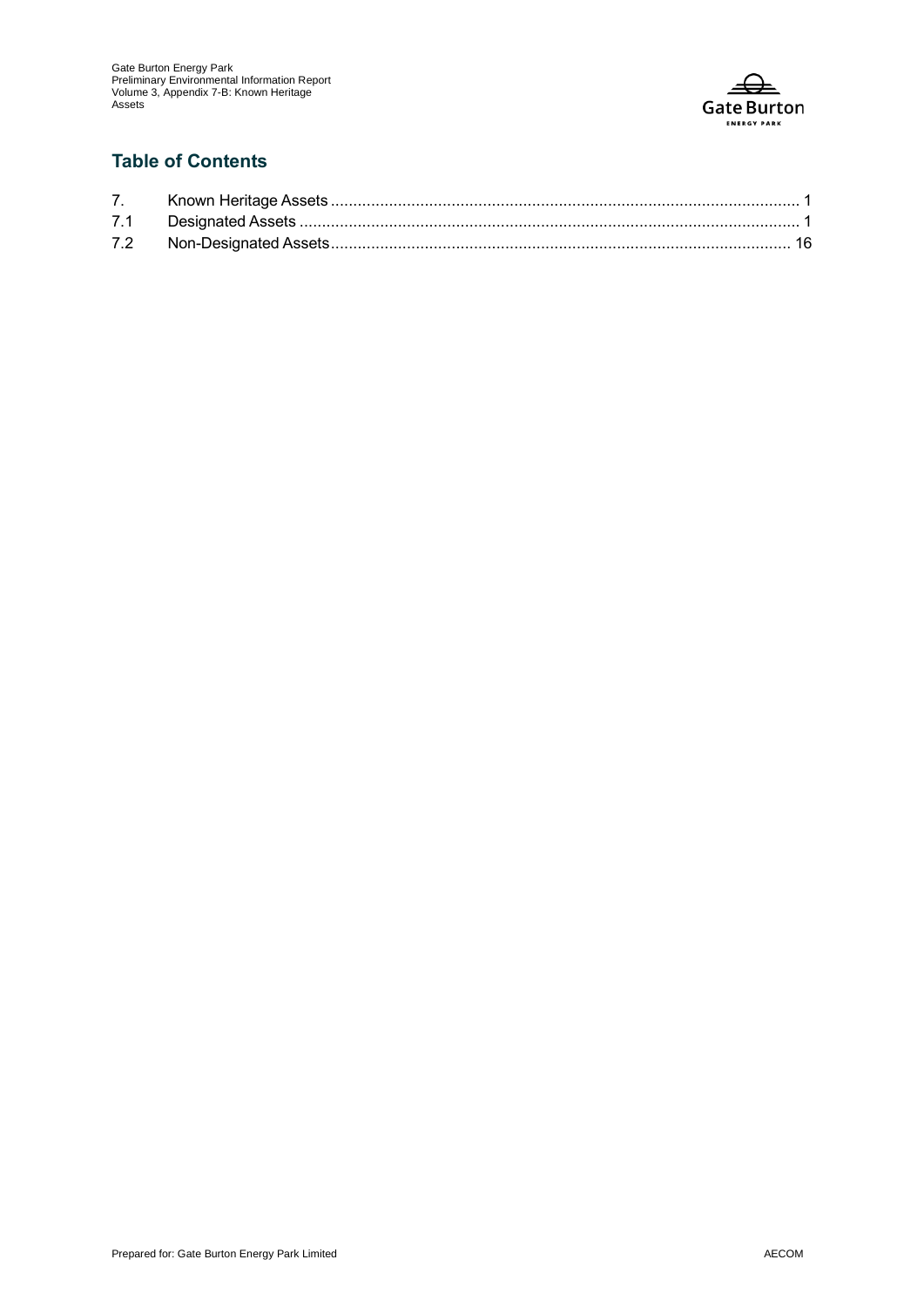

## **7. Known Heritage Assets**

## **7.1 Designated Assets**

<span id="page-4-1"></span><span id="page-4-0"></span>

| <b>Reference</b> | <b>Designation</b> | <b>Grid Reference</b> | <b>Period</b> | <b>Description</b>                                                                                                                                                                                                                                                                                                                                                                                                                                                                                                                                                                                                                                    | <b>Located within Site</b><br>or Study Area? |
|------------------|--------------------|-----------------------|---------------|-------------------------------------------------------------------------------------------------------------------------------------------------------------------------------------------------------------------------------------------------------------------------------------------------------------------------------------------------------------------------------------------------------------------------------------------------------------------------------------------------------------------------------------------------------------------------------------------------------------------------------------------------------|----------------------------------------------|
| 1004935          | Scheduled monument | SK8321882071          | Roman         | Roman fort, south of Littleborough Lane.<br>The scheduled monument includes the<br>buried remains of a Roman fort visible as<br>cropmarks on aerial photographs which<br>define three sides of the fort. It is situated on<br>a low crest at the edge of a gentle slope,<br>above the flood plain of the River Trent to<br>the west. The known dimensions of the fort<br>are 116m north to south and 83m west to<br>east, covering an area of approximately<br>0.8 <sub>ha.</sub>                                                                                                                                                                     | 3km study area                               |
| 1003669          | Scheduled monument | SK 82380 82475        | Roman         | Segelocum Roman town. The site of the<br>Roman small town of Segelocum. Remains<br>identified include building foundations;<br>pavements; remains of timber buildings<br>dating from the $1st$ century AD; two kilns; an<br>oven; and building debris, coins and pottery<br>dating from the late $1st$ to later $4th$ centuries.<br>Aerial photographs indicate the site extends<br>over an area of approximately 400m by<br>300m between the River Trent and the<br>Mother Drain. Multiple roads are present<br>defined by ditches on either side, creating<br>quadrants and rectilinear sub-divisions. A<br>short stretch of probable Roman road is | 3km study area                               |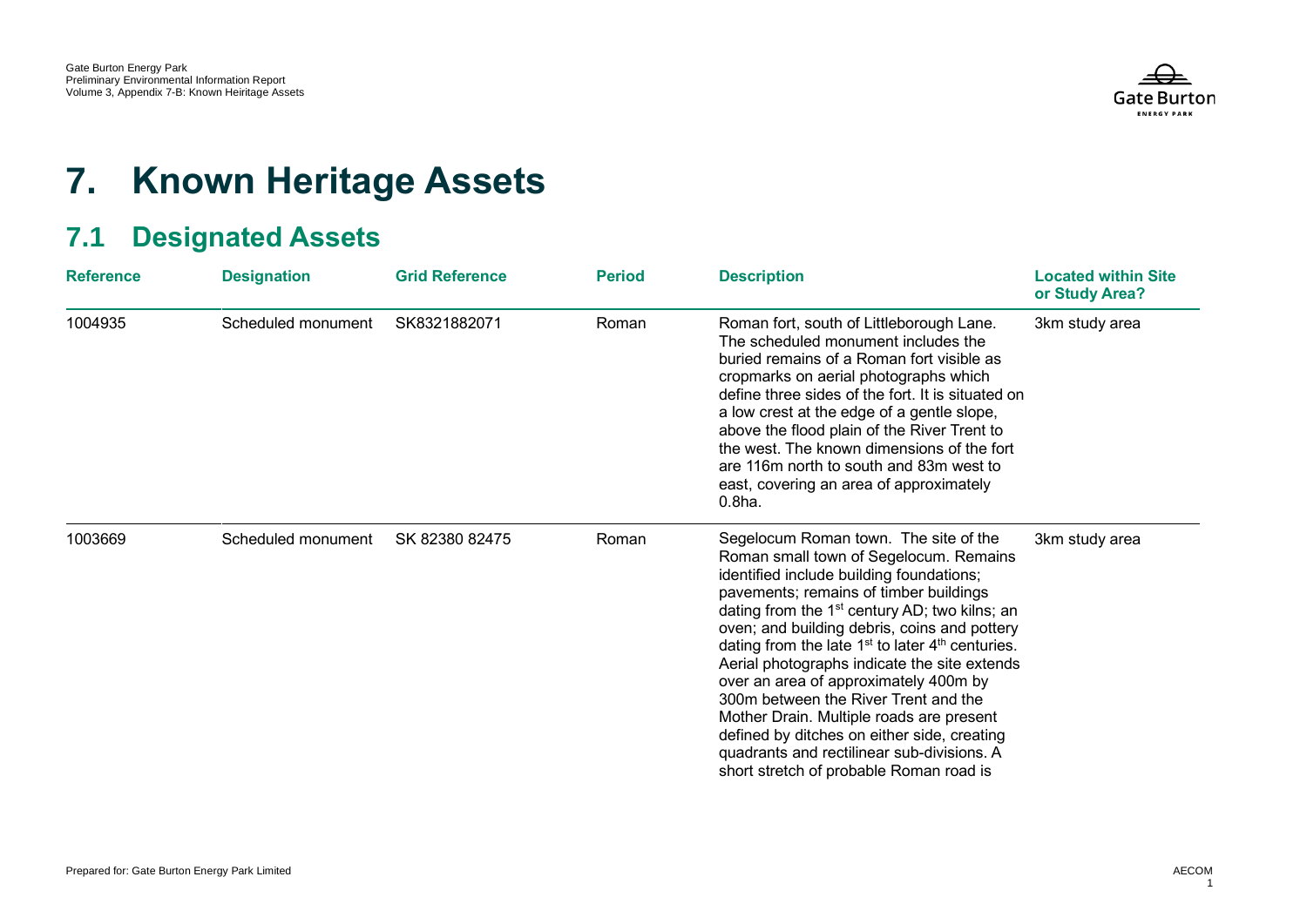

| <b>Reference</b>     | <b>Designation</b> | <b>Grid Reference</b> | <b>Period</b>  | <b>Description</b>                                                                                                                                                                                                                                                                                                                                                                                  | <b>Located within Site</b><br>or Study Area? |
|----------------------|--------------------|-----------------------|----------------|-----------------------------------------------------------------------------------------------------------------------------------------------------------------------------------------------------------------------------------------------------------------------------------------------------------------------------------------------------------------------------------------------------|----------------------------------------------|
|                      |                    |                       |                | recorded immediately to the south of the<br>settlement.                                                                                                                                                                                                                                                                                                                                             |                                              |
| 1008685;<br>MLI50244 | Scheduled monument | SK 84621 85353        | Medieval       | Site of Heynings Priory. The scheduled<br>monument includes the remains of the<br>medieval nunnery of Heynings, a priory of<br>Cistercian nuns founded after 1135 and<br>dissolved in 1539. The remains include part<br>of the inner precinct, most of the outer<br>precinct and associated earthworks.                                                                                             | 3km study area                               |
| 1012976              | Scheduled monument | SK 88205 82014        | Early Medieval | Site of a college and Benedictine Abbey, St<br>Mary's Church, comprising buried remains<br>of an 11 <sup>th</sup> century Anglo-Saxon college and<br>a later abbey located in the centre of Stow<br>on the site of the now St Mary's Church.                                                                                                                                                        | 3km study area                               |
| 1019229              | Scheduled monument | SK 86627 80926        | Medieval       | The medieval bishop's palace and deer<br>park, Stow Park. The remains of the<br>bishop's palace at Stow Park, together with<br>those of its associated deer park and<br>fishponds, survive well as a series of<br>substantial earthworks.                                                                                                                                                           | 3km study area                               |
| 1016110              | Scheduled monument | SK 84292 87140        | Medieval       | Hermit Dam moated site. The moated site<br>takes the form of a roughly square platform<br>surrounded on all sides by a dry moat<br>approximately 10m wide and 3m at its<br>deepest. The island measures 90m east-<br>west and 95m north-south and is the site of<br>the manorial residence of the Trehampton<br>and de Braose lords of Lea who held the<br>manor from the 12th to the 14th century. | 3km study area                               |
| 1002949              | Scheduled monument | SK 81335 89488        | Medieval       | Dog Island moat near Gainsborough, a<br>medieval moated site on the west bank of<br>the river.                                                                                                                                                                                                                                                                                                      | Within 5km of the<br>DCO Site                |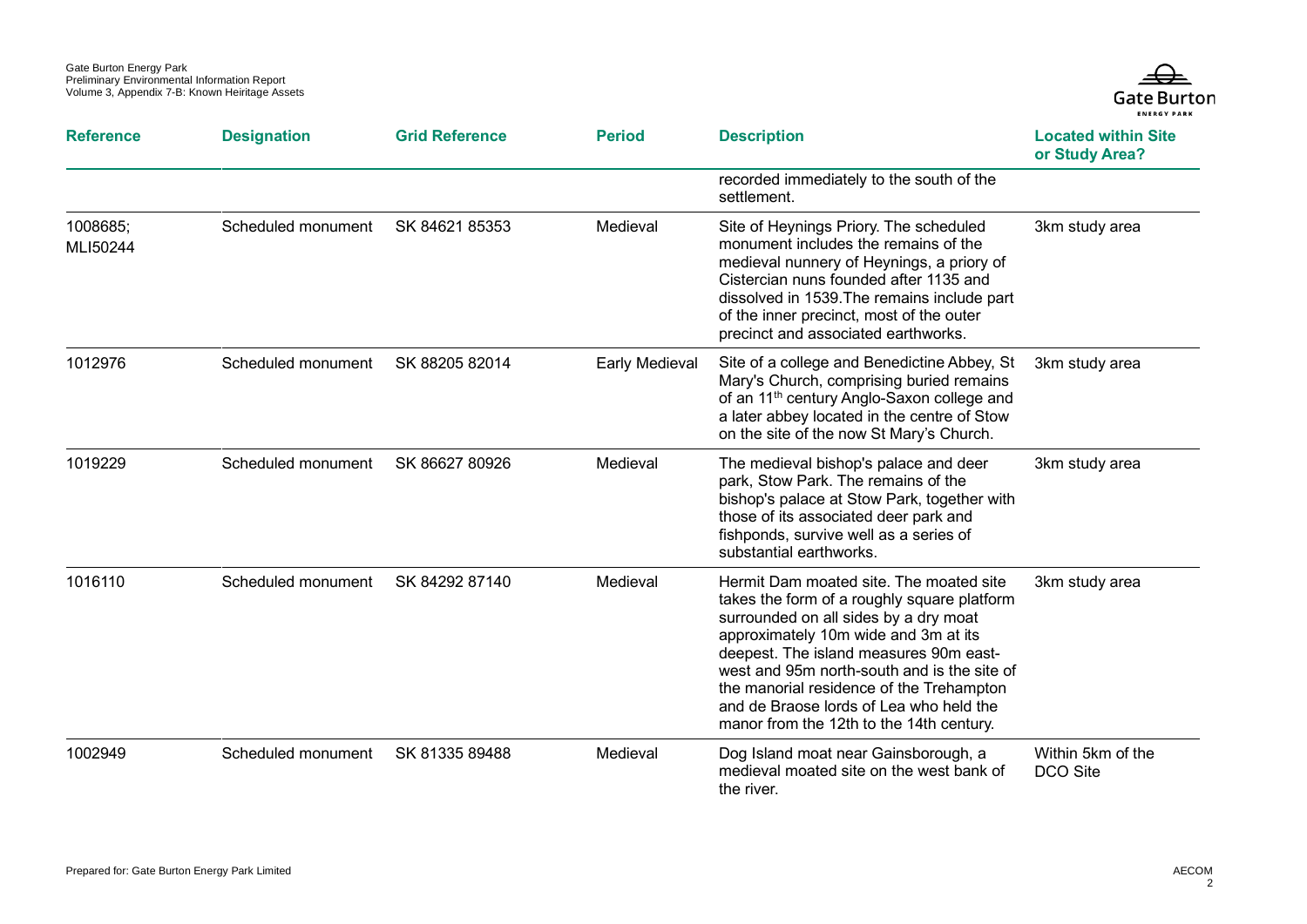

| <b>Reference</b>                        | <b>Designation</b>                    | <b>Grid Reference</b> | <b>Period</b> | <b>Description</b>                                                                                                                                                                                                                                                                                                                                                                                                                                                                                                     | <b>Located within Site</b><br>or Study Area? |
|-----------------------------------------|---------------------------------------|-----------------------|---------------|------------------------------------------------------------------------------------------------------------------------------------------------------------------------------------------------------------------------------------------------------------------------------------------------------------------------------------------------------------------------------------------------------------------------------------------------------------------------------------------------------------------------|----------------------------------------------|
| 1004991                                 | Scheduled monument                    | SK 83658 78373        | Medieval      | Site of Torksey medieval town. Two fields<br>between the modern village of Torksey and<br>the Foss Dyke containing evidence of the<br>remains of a medieval settlement.                                                                                                                                                                                                                                                                                                                                                | Within 5km of the<br>DCO Site                |
| 1005056;<br>1064079                     | Scheduled monument,<br>Grade I listed | SK 83619 78759        | Post-Medieval | Torksey Castle. The ruins of a 16 <sup>th</sup> century<br>Elizabethan mansion. The west façade and<br>part of the rear wall only survive.                                                                                                                                                                                                                                                                                                                                                                             | Within 5km of the<br>DCO Site                |
| 1008594,<br>MNT15343,<br><b>MNT4640</b> | Scheduled monument                    | SK 81565 78552        | Medieval      | Fleet Plantation moated site. The scheduled<br>monument includes a roughly square<br>platform, measuring approximately 70m<br>along each side, surrounded by a 10m wide<br>ditch with a maximum depth of about 2m.<br>Scattered brick and tile indicated that a 16 <sup>th</sup><br>or 17th century building formerly stood on<br>the site and this would have been preceded<br>by a medieval timber building. The remains<br>of a causeway across the moat are visible<br>approximately mid-way along the north side. | Within 5km of the<br>DCO Site                |
| 1016920                                 | Scheduled monument                    | SK 88099 88913        | Medieval      | Moated manorial complex immediately north Within 5km of the<br>west of Elm Tree Farm. The moated island<br>takes the form of a roughly square platform,<br>measuring 24m across, completely enclosed<br>by a water-filled moat, 8m to 12m wide, and<br>survives as earthworks and buried remains.                                                                                                                                                                                                                      | DCO Site                                     |
| 1016978                                 | Scheduled monument                    | SK 91168 80706        | Medieval      | Thorpe medieval settlement. The monument Within 5km of the<br>includes the earthwork remains of the<br>medieval village of Thorpe, a small<br>settlement established before the late 11th<br>century.                                                                                                                                                                                                                                                                                                                  | DCO Site                                     |
| 1016979                                 | Scheduled monument                    | SK 90788 83064        | Medieval      | Coates medieval settlement and moated<br>site. The monument includes the earthwork<br>remains of the medieval village of Coates.                                                                                                                                                                                                                                                                                                                                                                                       | Within 5km of the<br>DCO Site                |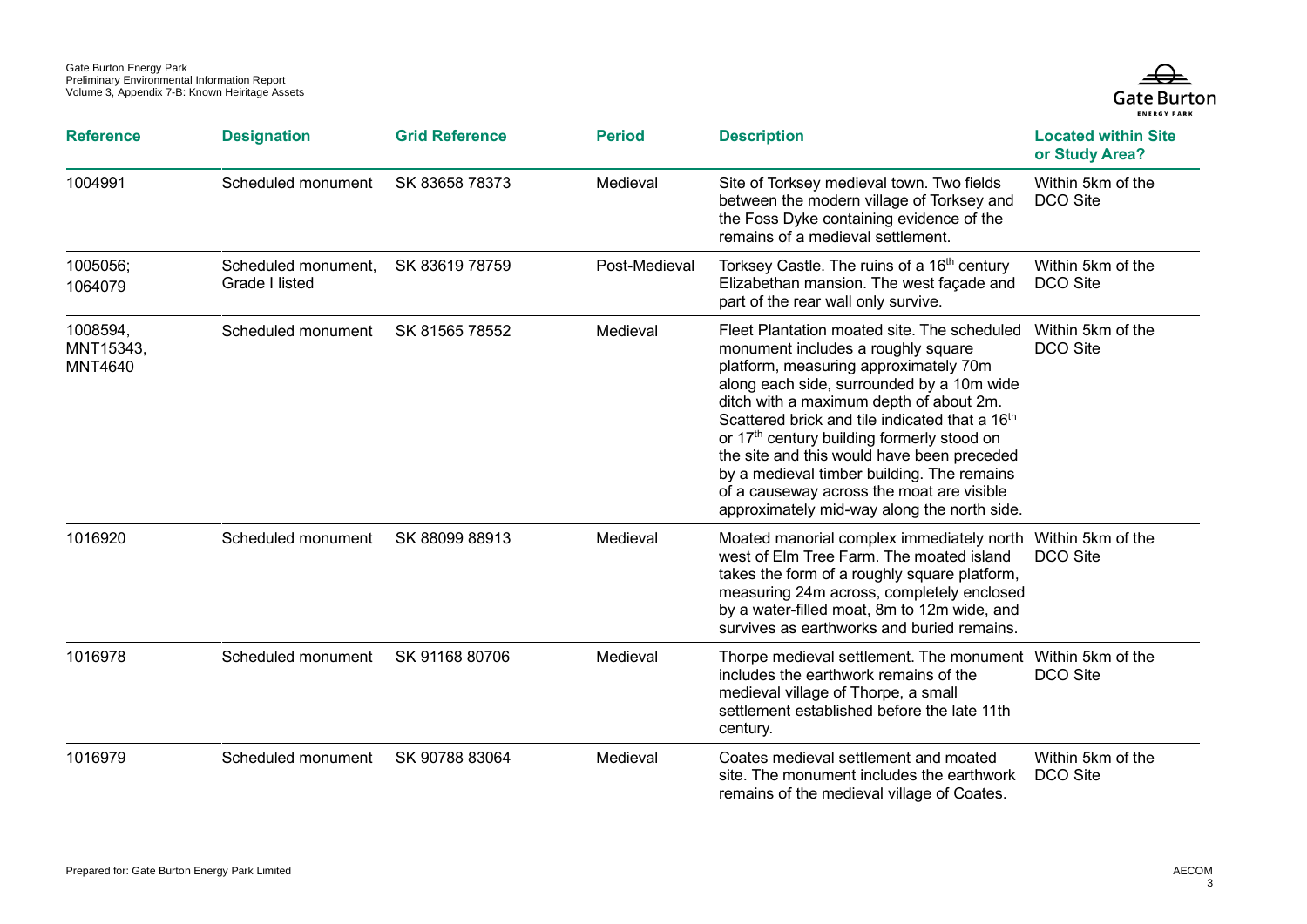

| <b>Reference</b> | <b>Designation</b>       | <b>Grid Reference</b> | <b>Period</b> | <b>Description</b>                                                                                                                                                                                                                                                                                                                                                                       | <b>Located within Site</b><br>or Study Area? |
|------------------|--------------------------|-----------------------|---------------|------------------------------------------------------------------------------------------------------------------------------------------------------------------------------------------------------------------------------------------------------------------------------------------------------------------------------------------------------------------------------------------|----------------------------------------------|
|                  |                          |                       |               | Recorded in the late 11th century as a small<br>settlement of about six households, by the<br>early 14th century it had more than doubled<br>in size.                                                                                                                                                                                                                                    |                                              |
| 1017741          | Scheduled monument       | SK 79878 85306        | Medieval      | Medieval settlement and open field system<br>immediately south east of Low Farm. The<br>monument is situated adjacent to the former<br>west bank of the River Trent and includes<br>the earthwork and buried remains of the<br>medieval settlement of West Burton.                                                                                                                       | Within 5km of the<br>DCO Site                |
| 1018290          | Scheduled monument       | SK 87805 88503        | Medieval      | Cross in All Saints churchyard comprises<br>the base and lower part of the shaft of a<br>limestone medieval standing stone, thought<br>to be in its original position.                                                                                                                                                                                                                   | Within 5km of the<br>DCO Site                |
| 1020196          | Scheduled monument       | SK 88203 88787        | Post-Medieval | Dovecote at Elm Tree Farm. The monument<br>includes a dovecote situated at Elm Tree<br>Farm, approximately 490m north-east of All<br>Saints Church. The building is thought to<br>date from the 19th century. The dovecote<br>takes the form of a two-storeyed brick<br>structure with a pantiled roof. It is<br>rectangular in plan, measuring 5.6m east-<br>west and 4.6m north-south. | Within 5km of the<br><b>DCO Site</b>         |
| 1064027          | Grade II listed building | SK 86852 86905        | Post-Medieval | No 18 and attached outbuildings, a mid-18 <sup>th</sup><br>century farmhouse of red brick with pantile<br>roof.                                                                                                                                                                                                                                                                          | 3km study area                               |
| 1064028          | Grade II listed building | SK 86891 86444        | Post-Medieval | Barn at Hall Farm, a late 18th century<br>threshing barn of red brick with pantile roof.<br>It has a large rectangular north opening with<br>wooden lintel and plank doors                                                                                                                                                                                                               | 3km study area                               |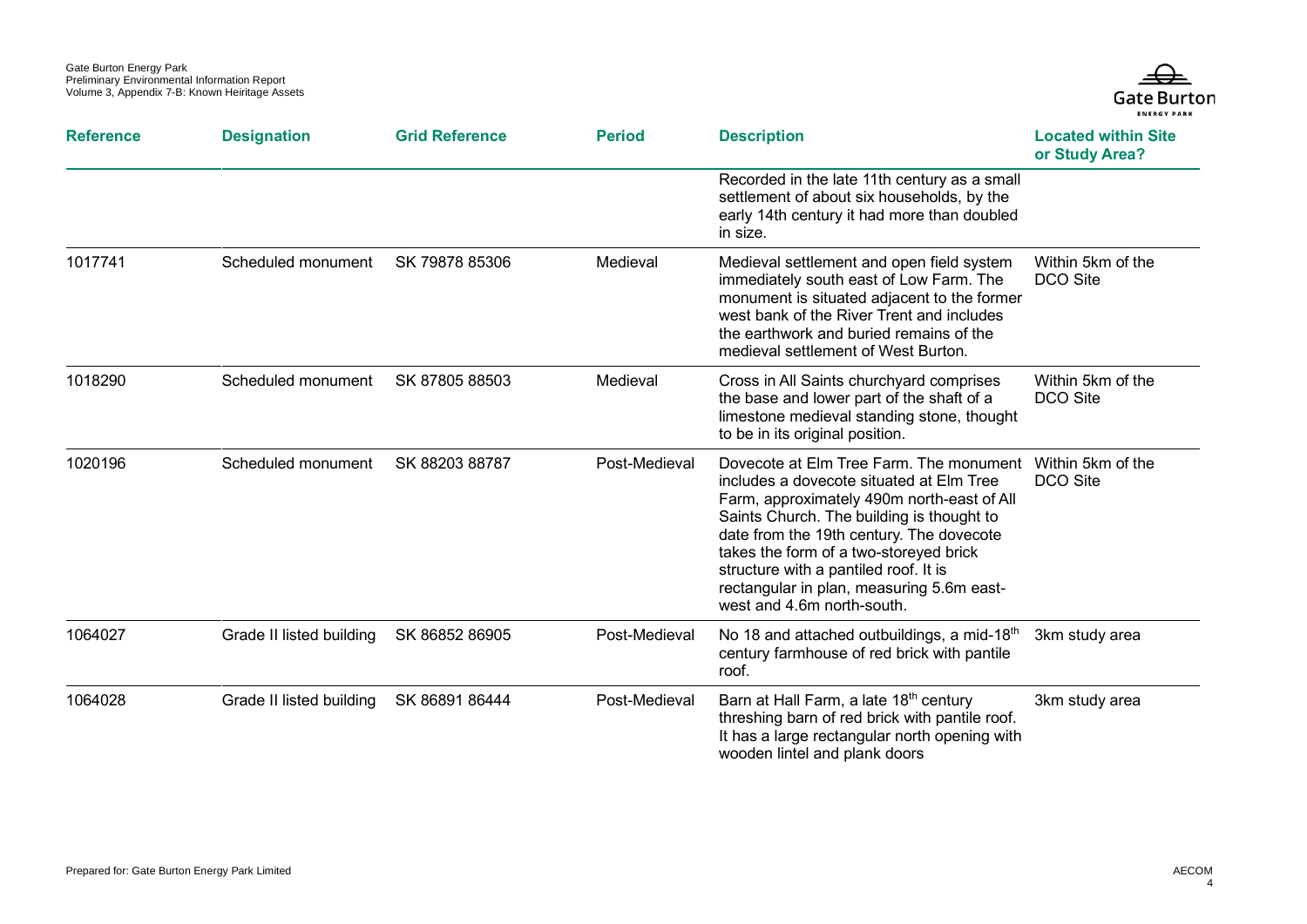

| <b>Reference</b> | <b>Designation</b>                       | <b>Grid Reference</b> | <b>Period</b> | <b>Description</b>                                                                                                                                                                                                                                          | <b>Located within Site</b><br>or Study Area? |
|------------------|------------------------------------------|-----------------------|---------------|-------------------------------------------------------------------------------------------------------------------------------------------------------------------------------------------------------------------------------------------------------------|----------------------------------------------|
| 1064029          | Grade II listed building                 | SK 87674 84580        | Post-Medieval | 20, Fillingham Road, a late 18 <sup>th</sup> century red<br>brick cottage with pantile roof.                                                                                                                                                                | 3km study area                               |
| 1064030          | Grade II listed building                 | SK 87462 84533        | Post-Medieval | 1 and 3, Stow Road, an early 19th century<br>house of chequered red and cream brick<br>with pantile roof.                                                                                                                                                   | 3km study area                               |
| 1064050          | Grade II* listed building SK 82791 84617 |                       | Medieval      | Church of St Mary, an 11 <sup>th</sup> century parish<br>church with later additions. It is of coursed<br>limestone rubble and limestone ashlar, in<br>square plan. The church was originally a<br>convent church of the Cistercian nunnery at<br>Heynings. | 3km study area                               |
| 1064051          | Grade II listed building                 | SK 84655 85308        | Post-Medieval | Park Farm South Farmhouse, an early 19th<br>century farmhouse of red brick with slate<br>hipped roofs.                                                                                                                                                      | 3km study area                               |
| 1064052          | Grade II listed building                 | SK 82820 86649        | Post-Medieval | Holly House, an early 19 <sup>th</sup> century house of<br>colourwashed brick with pantile roof.                                                                                                                                                            | 3km study area                               |
| 1064053          | Grade II listed building                 | SK 82822 86692        | Post-Medieval | The Village Farmhouse, a mid-18 <sup>th</sup> century<br>house of colourwashed brick with pantile<br>roof.                                                                                                                                                  | 3km study area                               |
| 1064054          | Grade II listed building                 | SK 82911 86846        | Post-Medieval | Outhouse adjacent to and south of<br>carthouse and stables at the Old Rectory, of<br>18th century date of red brick and steeply<br>pitched pantile roof.                                                                                                    | 3km study area                               |
| 1064055          | Grade II listed building                 | SK 82992 86870        | Post-Medieval | Rectory Farmhouse, a late 17th century<br>farmhouse of colourwashed red brick and<br>thickly pebbledashed first floor and 20 <sup>th</sup><br>century mock timber framing.                                                                                  | 3km study area                               |
| 1064056          | Grade II listed building                 | SK 82884 86645        | Post-Medieval | 1 and 3, Willingham Road, two semi-<br>detached, mid-18 <sup>th</sup> century houses of red<br>and brown brick.                                                                                                                                             | 3km study area                               |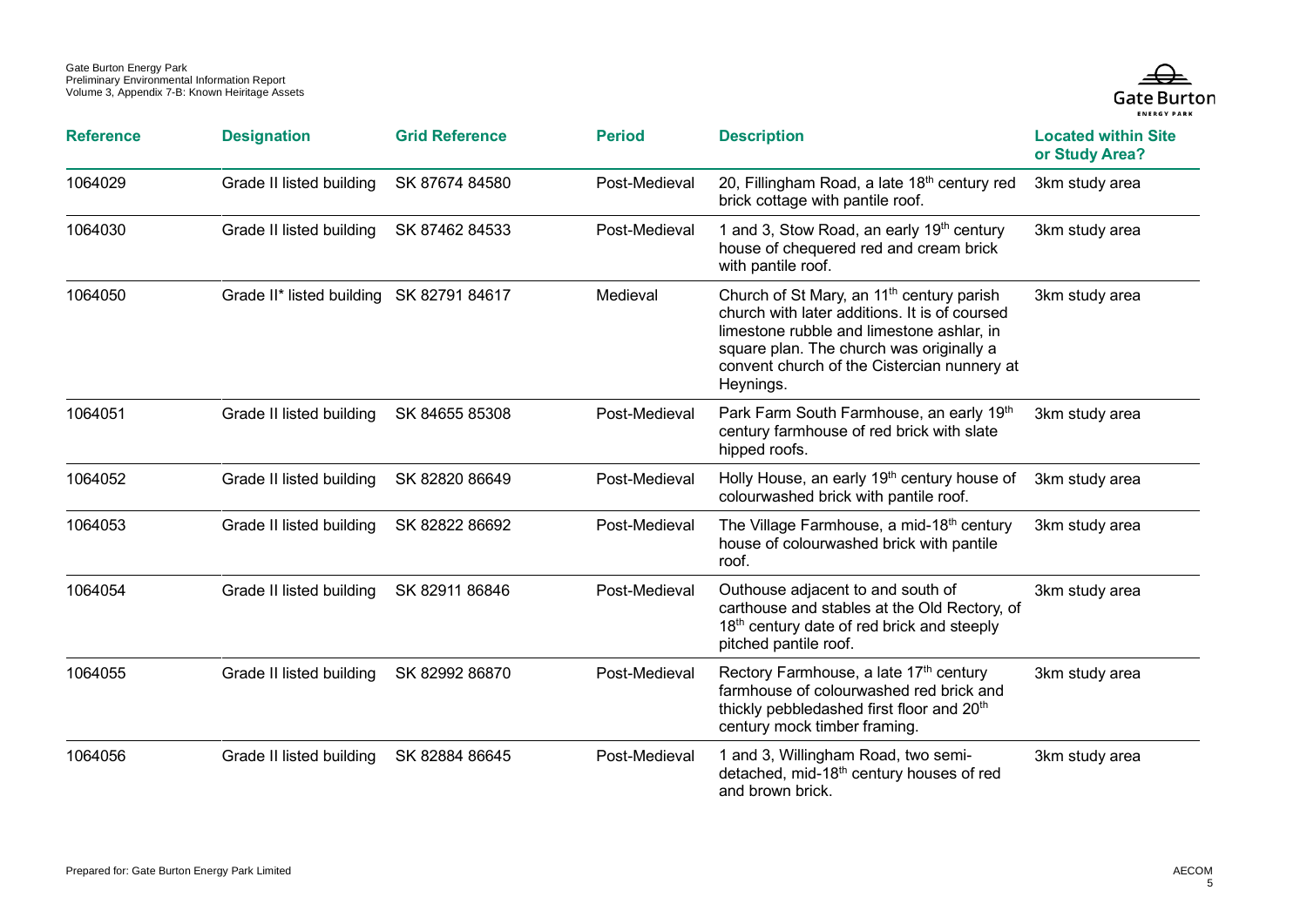

| <b>Reference</b> | <b>Designation</b>       | <b>Grid Reference</b> | <b>Period</b> | <b>Description</b>                                                                                                                                     | <b>Located within Site</b><br>or Study Area? |
|------------------|--------------------------|-----------------------|---------------|--------------------------------------------------------------------------------------------------------------------------------------------------------|----------------------------------------------|
| 1064057          | Grade II listed building | SK 83965 81837        | Post-Medieval | Ingelby Arms Public House, an early 19th<br>century public house of colourwashed brick<br>and hipped concrete tile roof.                               | 3km study area                               |
| 1064058          | Grade II listed building | SK 85643 81458        | Post-Medieval | Stow Park Station, built c.1850 of yellow<br>brick with ashlar dressings with plain tile<br>roofs with decorative ridge tiles, stone coped<br>gables.  | 3km study area                               |
| 1064059          | Grade II listed building | SK8340981598          | Post-Medieval | Windmill, of early 19 <sup>th</sup> century date built of<br>red brick with broken decorated eaves.                                                    | 3km study area                               |
| 1064060          | Grade II listed building | SK 84042 81812        | Post-Medieval | Berforston Cottage, a mid-18th century<br>cottage of colourwashed brick and steeply<br>pitched pantile roof.                                           | 3km study area                               |
| 1064062          | Grade II listed building | SK 88210 81966        | Post-Medieval | Whipping Post, built 1789 of wood and iron,<br>comprising a six foot post with hinged<br>whipping irons.                                               | 3km study area                               |
| 1064063          | Grade II listed building | SK 88126 81983        | Post-Medieval | Threshing Barn at Church End Farm, built in 3km study area<br>the mid-18 <sup>th</sup> century of red brick with steeply<br>pitch hipped pantile roof. |                                              |
| 1064064          | Grade II listed building | SK 88175 82116        | Post-Medieval | 21, Church Lane, an early 19th century red<br>brick house.                                                                                             | 3km study area                               |
| 1064066          | Grade II listed building | SK 88233 81898        | Post-Medieval | 6, Sturton Road, an early 19th century red<br>brick house with concrete tile roof.                                                                     | 3km study area                               |
| 1064067          | Grade II listed building | SK 88143 80407        | Post-Medieval | Subscription Mill, a tower mill built in 1801 of 3km study area<br>tarred red brick with decorated eaves.                                              |                                              |
| 1064069          | Grade II listed building | SK 86803 86730        | Post-Medieval | 28, Hight Street, an early 19 <sup>th</sup> century house 3km study area<br>of rendered and colourwashed brick and<br>hipped concrete tiled roof.      |                                              |
| 1064082          | Grade II listed building | SK 84611 79587        | Post-Medieval | Priory Cottage, a late 18 <sup>th</sup> century house of<br>red brick with pantile roof.                                                               | 3km study area                               |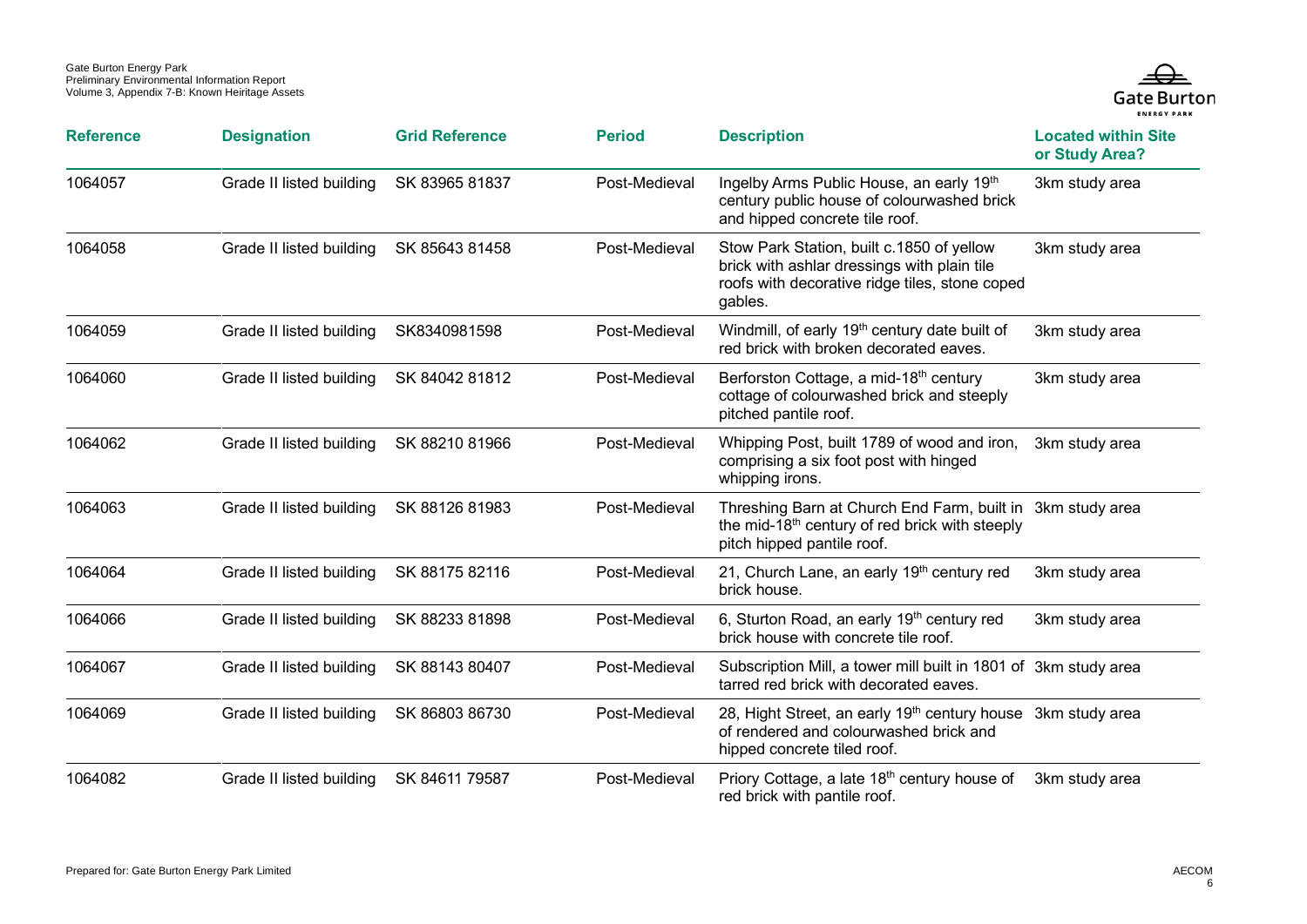

| <b>Reference</b> | <b>Designation</b>                       | <b>Grid Reference</b> | <b>Period</b> | <b>Description</b>                                                                                                                                                                                                                                                                           | <b>Located within Site</b><br>or Study Area? |
|------------------|------------------------------------------|-----------------------|---------------|----------------------------------------------------------------------------------------------------------------------------------------------------------------------------------------------------------------------------------------------------------------------------------------------|----------------------------------------------|
| 1064084          | Grade II listed building                 | SK 84638 79611        | Post-Medieval | Manor Farmhouse, a late 18 <sup>th</sup> century<br>farmhouse of red brick with pantile roof.                                                                                                                                                                                                | 3km study area                               |
| 1064085          | Grade II* listed building SK 82997 83419 |                       | Post-Medieval | Burton Chateau, a temple folly built in 1747<br>of red brick and limestone ashlar.<br>Rectangular in plan with small, narrow<br>projections to the north-east and south-west.                                                                                                                | 3km study area                               |
| 1064086          | Grade II listed building                 | SK 83780 82599        | Post-Medieval | Gateway to Gate Burton Hall, built in the late 3km study area<br>18th century of limestone ashlar comprising<br>two central gate piers with smaller gate<br>triers to each side with connecting cast iron<br>railings.                                                                       |                                              |
| 1064087          | Grade II listed building                 | SK 83890 82899        | Post-Medieval | Church of St Helen built in 1866 of coursed<br>limestone rubble. It comprises a west tower,<br>nave, rectangular chancel with north vestry.                                                                                                                                                  | 3km study area                               |
| 1146553          | Grade II listed building                 | SK 82911 86857        | Post-Medieval | Carthouse and stables at the Old Rectory, of 3km study area<br>early 18 <sup>th</sup> century date of red brick and<br>steeply pitched pantile roof.                                                                                                                                         |                                              |
| 1146557          | Grade II listed building                 | SK 82918 86842        | Post-Medieval | Gate piers at the Old Rectory, 18 <sup>th</sup> century of 3km study area<br>red brick with ashlar dressings.                                                                                                                                                                                |                                              |
| 1146567          | Grade I listed building                  | SK 83082 86678        | Medieval      | Church of St Helen, a 13 <sup>th</sup> century parish<br>church, restored in the 19 <sup>th</sup> century. Of<br>coursed limestone rubble with plain tiled<br>roofs. It consists of a west tower, nave with<br>south porch and large north aisle, south<br>transept and rectangular chancel. | 3km study area                               |
| 1146582          | Grade II listed building                 | SK 83979 81777        | Medieval      | Cross, a 14 <sup>th</sup> century limestone ashlar cross, 3km study area<br>with 3 steps leading up to tall rectangular<br>base with chamfered corners, with<br>octagonal shaft, necking and cap above.                                                                                      |                                              |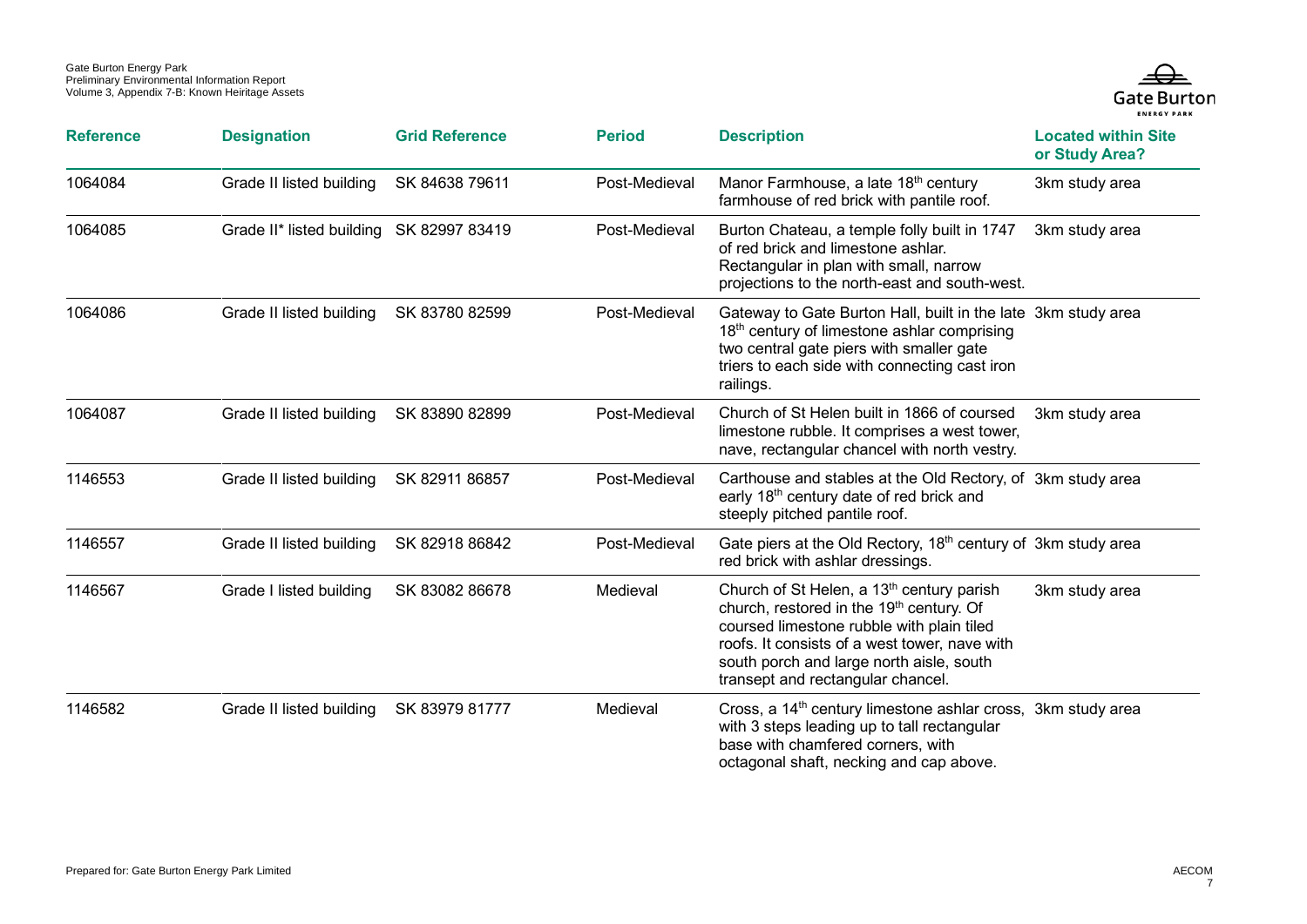

| <b>Reference</b> | <b>Designation</b>       | <b>Grid Reference</b> | <b>Period</b> | <b>Description</b>                                                                                                                                                                                                                                                                                                                                                                                   | <b>Located within Site</b><br>or Study Area? |
|------------------|--------------------------|-----------------------|---------------|------------------------------------------------------------------------------------------------------------------------------------------------------------------------------------------------------------------------------------------------------------------------------------------------------------------------------------------------------------------------------------------------------|----------------------------------------------|
| 1146594          | Grade II listed building | SK 83996 82004        | Post-Medieval | No. 21 and attached barn to rear, a late 18th<br>century house of red brick with hipped<br>pantile roof.                                                                                                                                                                                                                                                                                             | 3km study area                               |
| 1146606          | Grade II listed building | SK 85661 81465        | Post-Medieval | Signal box at Stow Park Station, of late 19th<br>century of yellow brick with ashlar dressings<br>and wood.                                                                                                                                                                                                                                                                                          | 3km study area                               |
| 1146611          | Grade II listed building | SK 84122 81812        | Post-Medieval | Wapping Lane Farmhouse and attached<br>outbuildings, late 18 <sup>th</sup> century of red brick<br>with steeply pitched pantile roof.                                                                                                                                                                                                                                                                | 3km study area                               |
| 1146624          | Grade I listed building  | SK 88190 81999        | Medieval      | Church of St Mary, an 11 <sup>th</sup> century parish<br>church restored in the 19 <sup>th</sup> century.<br>Uncoursed and coursed limestone rubble<br>and limestone ashlar with lead roofs with<br>stone coped gables and cross finials of<br>various designs. Consists of a nave, north-<br>west vestry, north stair turret, north and<br>south transepts, crossing tower, rectangular<br>chancel. | 3km study area                               |
| 1146735          | Grade II listed building | SK 88133 82006        | Post-Medieval | Stables and pigeoncote at Church End<br>Farm, late 18 <sup>th</sup> century of red brick with<br>pantile roof.                                                                                                                                                                                                                                                                                       | 3km study area                               |
| 1146755          | Grade II listed building | SK 88371 81978        | Post-Medieval | 9, Ingham Road, a 17 <sup>th</sup> century brown brick<br>cottage with steeply pitch corrugated iron<br>roof with tile coped gables.                                                                                                                                                                                                                                                                 | 3km study area                               |
| 1146761          | Grade II listed building | SK 88241 81888        | Post-Medieval | Wesleyan Chapel, built 1824 of red brick<br>with pantile roof. It consists of a single<br>storey with 3 bay east front with central<br>doorway.                                                                                                                                                                                                                                                      | 3km study area                               |
| 1146780          | Grade II listed building | SK 87430 80914        | Post-Medieval | Gallows Dale Farmhouse, built in the late<br>18 <sup>th</sup> century of red brick with pantile roof.                                                                                                                                                                                                                                                                                                | 3km study area                               |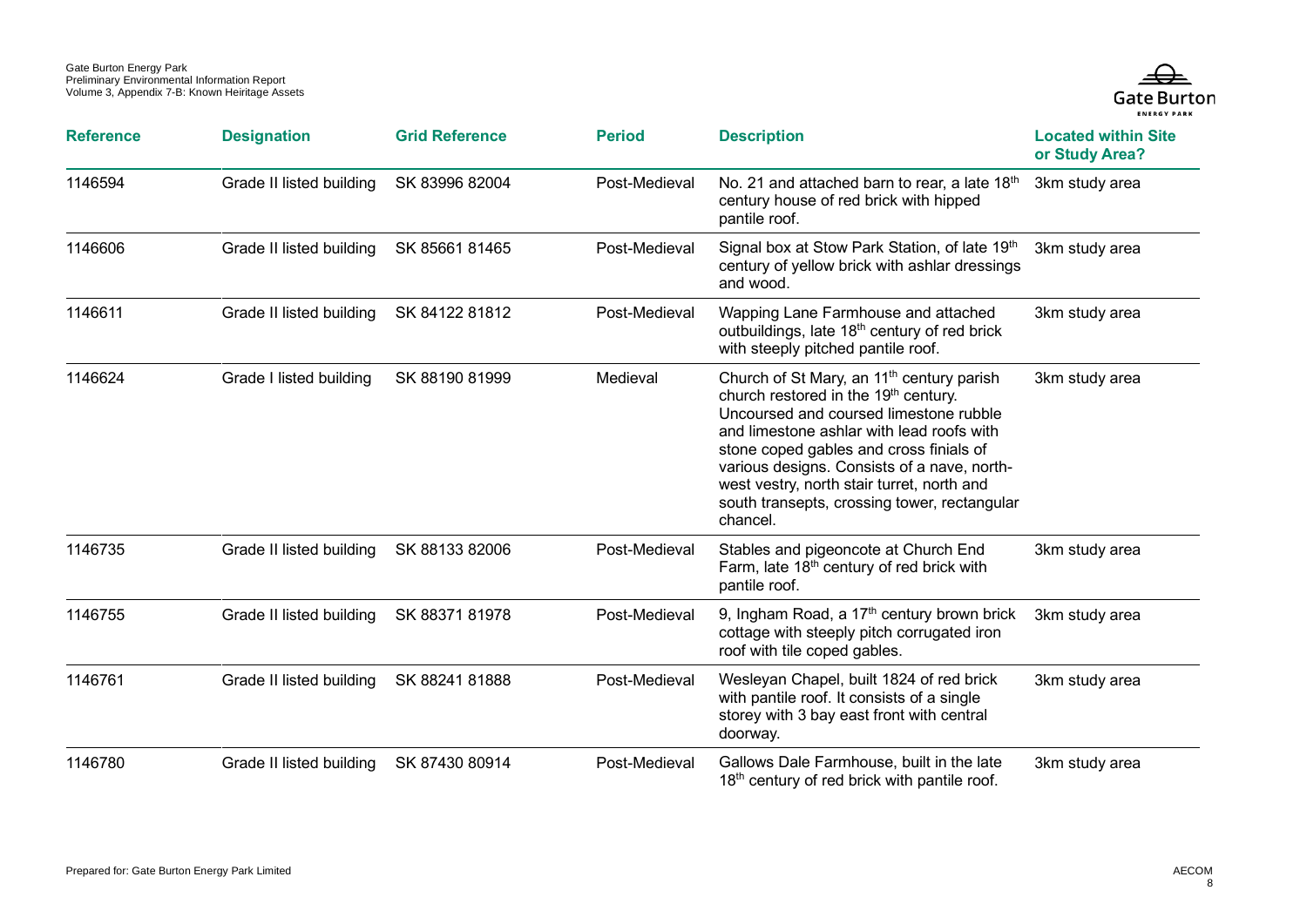

| <b>Reference</b>           | <b>Designation</b>                                         | <b>Grid Reference</b> | <b>Period</b> | <b>Description</b>                                                                                                                                                                                                                                                                                 | <b>Located within Site</b><br>or Study Area? |
|----------------------------|------------------------------------------------------------|-----------------------|---------------|----------------------------------------------------------------------------------------------------------------------------------------------------------------------------------------------------------------------------------------------------------------------------------------------------|----------------------------------------------|
| 1146805                    | Grade II listed building                                   | SK 86920 86413        | Post-Medieval | Hall Farmhouse and garden wall, a mid-18th<br>century farmhouse on possible 16 <sup>th</sup> century<br>foundations, of colourwashed brick with<br>pantile roof. In a H-plan and comprising two<br>storeys with three bays.                                                                        | 3km study area                               |
| MNT9931,<br><b>MNT9932</b> | 1146810, MNT4620, Grade II* listed building SK 86855 86744 |                       | Medieval      | Church of All Saints, a mid-11 <sup>th</sup> century<br>parish church with later additions and<br>restored in the 19 <sup>th</sup> century. Of coursed<br>limestone and rubble with slate roofs, the<br>church consists of a west tower, nave with<br>north aisle, long chancel with north vestry. | 3km study area                               |
| 1146826                    | Grade II listed building                                   | SK 87423 84514        | Medieval      | Church of St Helen, a 12 <sup>th</sup> century parish<br>church of coursed limestone rubble and<br>ashlar with plain tiled roofs. It comprises a<br>west tower, nave with south porch,<br>rectangular chancel with north vestry.                                                                   | 3km study area                               |
| 1146841                    | Grade II listed building                                   | SK 87421 84471        | Post-Medieval | Old Rectory, mid-19 <sup>th</sup> century, now two<br>houses. Of rendered and partly<br>colourwashed red brick with a partly hipped<br>slate roof. Comprising two storeys and five<br>bays.                                                                                                        | 3km study area                               |
| 1166351                    | Grade II listed building                                   | SK 83724 83098        | Modern        | Gate Burton Hall Cottages, c. 1914 cottages 3km study area<br>of red brick with ashlar dressings with plain<br>tile roofs. Comprises two storey and attic<br>and 12 bay south front                                                                                                                |                                              |
| 1216860                    | Grade I listed building                                    | SK 82454 82619        | Medieval      | Church of St Nicholas, an 11 <sup>th</sup> century<br>parish church, restored in the 19 <sup>th</sup> century<br>and rebuilt 1900. Of herringbone and<br>coursed rubble and incorporating Roman<br>brick fragments. It comprises a nave with<br>bellcote, chancel, lean-to vestry.                 | 3km study area                               |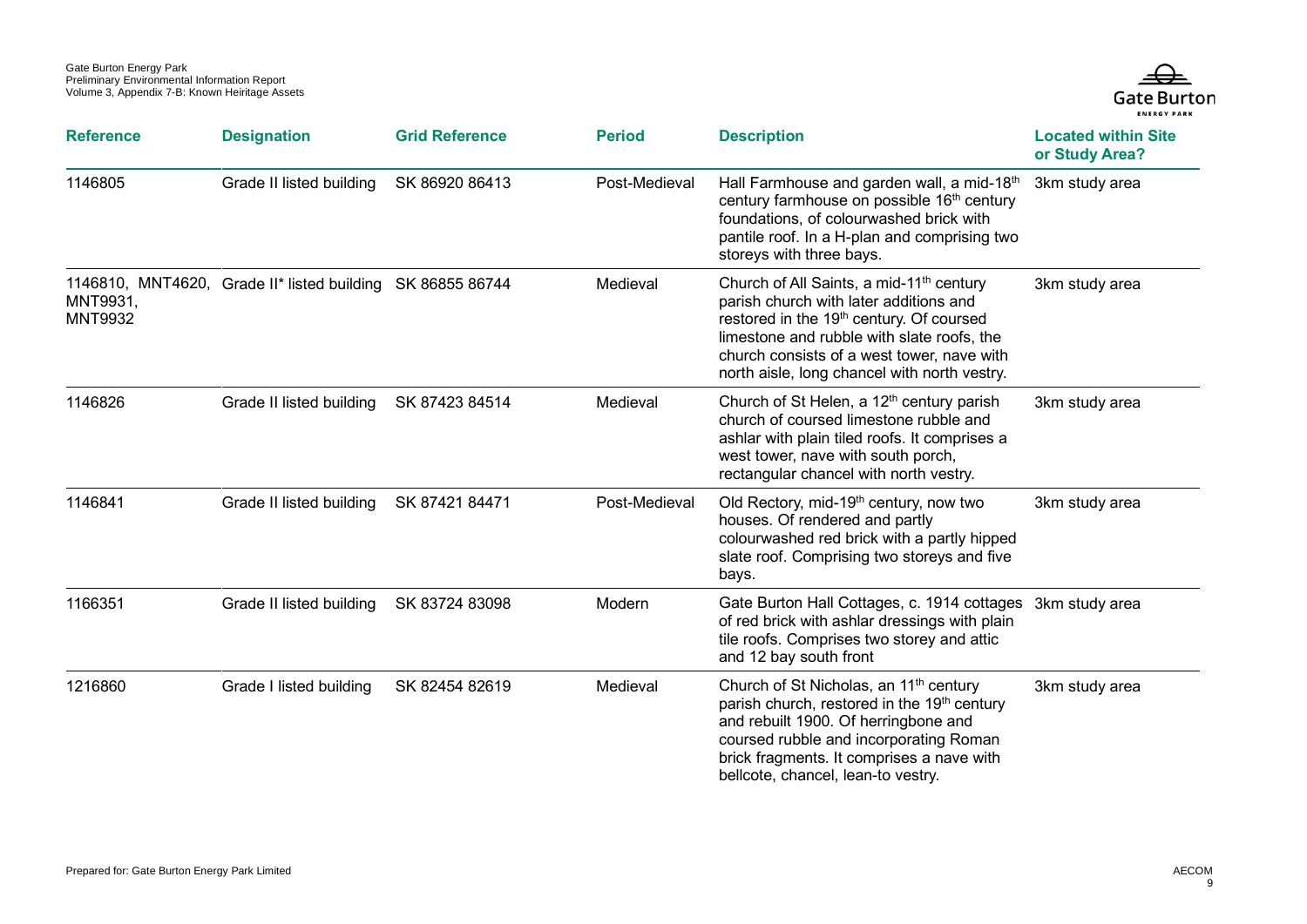

| <b>Reference</b> | <b>Designation</b>        | <b>Grid Reference</b> | <b>Period</b> | <b>Description</b>                                                                                                                                                                                                                                                                      | <b>Located within Site</b><br>or Study Area? |
|------------------|---------------------------|-----------------------|---------------|-----------------------------------------------------------------------------------------------------------------------------------------------------------------------------------------------------------------------------------------------------------------------------------------|----------------------------------------------|
| 1275674          | Grade II listed building  | SK 81476 83076        | Post-Medieval | Littleborough Cottage, an early 19th century<br>former toll house of brick with hipped glazed<br>pantile roof.                                                                                                                                                                          | 3km study area                               |
| 1275698          | Grade II listed building  | SK 82491 82543        | Post-Medieval | Ferry House, an early 19th century<br>farmhouse, partly raised in the later 19th<br>century. Of brick with hipped and gabled<br>slate roof. It comprises two storeys plus<br>garrets and four bays in an L-plan.                                                                        | 3km study area                               |
| 1308795          | Grade II listed building  | SK 87389 84579        | Post-Medieval | Grange Farmhouse, a mid-18 <sup>th</sup> century<br>farmhouse of rendered brick with pantile<br>roof.                                                                                                                                                                                   | 3km study area                               |
| 1308810          | Grade II listed building  | SK 86818 86832        | Post-Medieval | 26, High Street, early 19th century of<br>rendered and colour washed brick with a<br>pantile roof.                                                                                                                                                                                      | 3km study area                               |
| 1308917          | Grade II listed building  | SK8400581912          | Post-Medieval | 25, Gainsborough Road, a mid-18 <sup>th</sup> century<br>cottage of rendered brick with a steeply<br>pitched concrete tiled roof. In an L-plan and<br>comprising two storeys and 2 bay front.                                                                                           | 3km study area                               |
| 1308937          | Grade II listed building  | SK 82938 86826        | Post-Medieval | The Old rectory, an early 18 <sup>th</sup> century house<br>of colour washed brick and slate roofs in a<br>T-plan.                                                                                                                                                                      | 3km study area                               |
| 1359457          | Grade II listed building  | SK 83829 82859        | Post-Medieval | Old Rectory, an 18 <sup>th</sup> century house of stock<br>brick and red brick with slate roof. In an L-<br>plan with two storeys and garret and eight<br>bay south front.                                                                                                              | 3km study area                               |
| 1359458          | Grade II* listed building | SK 83691 83040        | Post-Medieval | Gate Burton Hall, a country house built<br>1774-1780 of brown and red brick with<br>limestone ashlar dressings, and black<br>pantile and slate roofs. It has a brown brick<br>18 <sup>th</sup> century south front with red brick single<br>storey 2 bay additions to left and right of | 3km study area                               |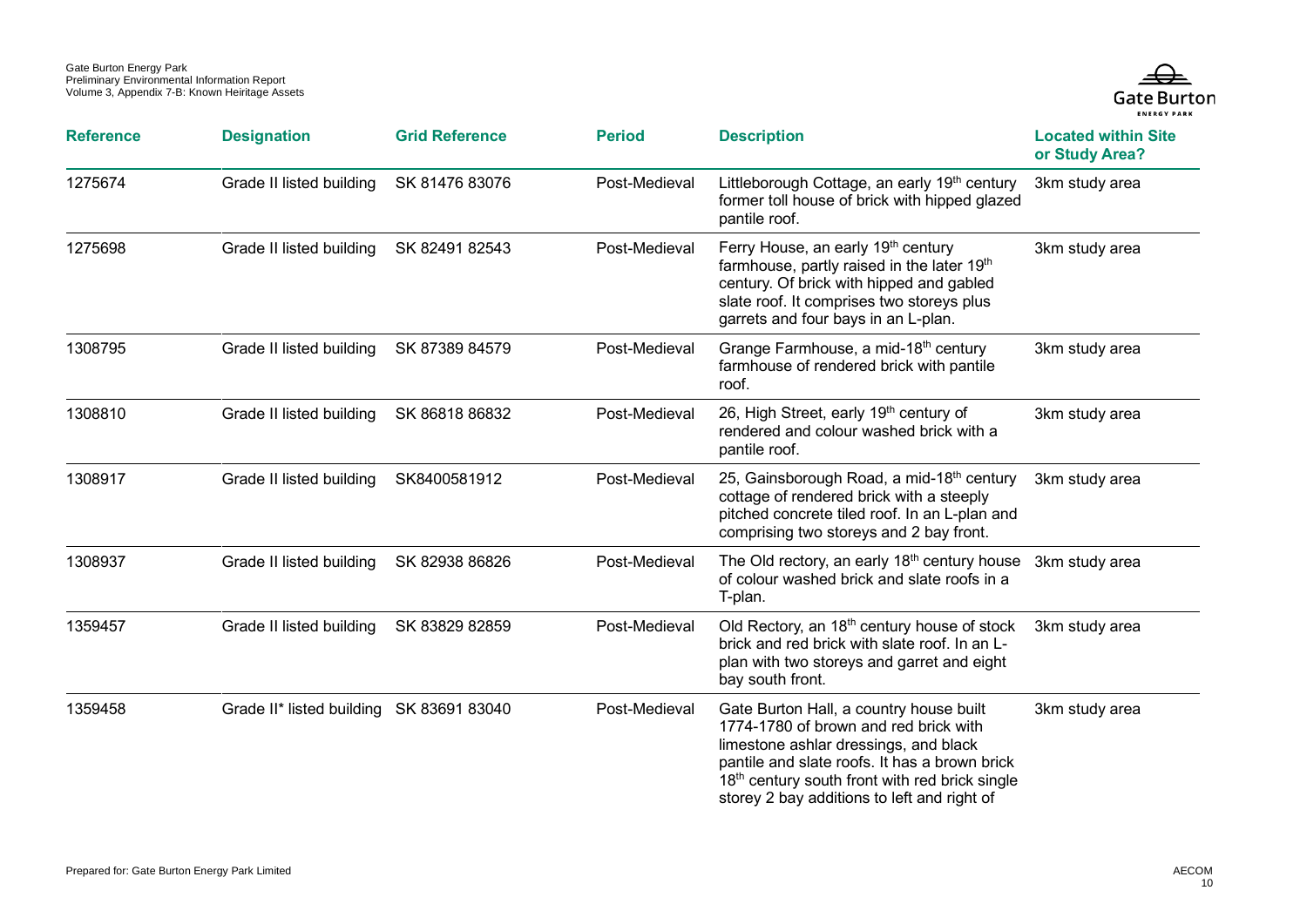

| <b>Reference</b> | <b>Designation</b>       | <b>Grid Reference</b> | <b>Period</b> | <b>Description</b>                                                                                                                                                                                                                                                                                                                                                                     | <b>Located within Site</b><br>or Study Area? |
|------------------|--------------------------|-----------------------|---------------|----------------------------------------------------------------------------------------------------------------------------------------------------------------------------------------------------------------------------------------------------------------------------------------------------------------------------------------------------------------------------------------|----------------------------------------------|
|                  |                          |                       |               | 1913-14. It comprises two and a half storey<br>and 5 bays.                                                                                                                                                                                                                                                                                                                             |                                              |
| 1359479          | Grade II listed building | SK 87448 85712        | Post-Medieval | 2, Glenworth Road, an 18th century<br>farmhouse of red brick and some limestone<br>rubble with pantile roof. It comprises two<br>storeys and garret and three bay front in a<br>T-plan.                                                                                                                                                                                                | 3km study area                               |
| 1359480          | Grade II listed building | SK 82827 84611        | Medieval      | Knaith Hall, a 15 <sup>th</sup> century country house<br>with later alterations. Of rendered and colour<br>washed red brick with 19 <sup>th</sup> century mock<br>timber framing. It comprises two storey, with<br>attic on east side. There are 12 bays to the<br>west front with three lower early 19 <sup>th</sup> century<br>bays to left, and nine 17 <sup>th</sup> century bays, | 3km study area                               |
| 1359481          | Grade II listed building | SK 82814 86606        | Post-Medieval | Mellow Cottage and the Old Post office,<br>early 19 <sup>th</sup> century cottages of red brick with<br>pantile roof, comprising two storeys and five<br>irregular bays.                                                                                                                                                                                                               | 3km study area                               |
| 1359482          | Grade II listed building | SK 82875 86756        | Post-Medieval | The Cottage, mid-18 <sup>th</sup> century of red brick<br>with burnt header band and steeply pitched<br>pantile roof.                                                                                                                                                                                                                                                                  | 3km study area                               |
| 1359483          | Grade II listed building | SK 82929 86901        | Post-Medieval | Gazebo at the Old Rectory, a late 18th<br>century gazebo of red brick with pantile roof<br>in a square plan.                                                                                                                                                                                                                                                                           | 3km study area                               |
| 1359484          | Grade I listed building  | SK 83970 81759        | Medieval      | Church of St. Margaret of Antioch, mid-11 <sup>th</sup><br>century with later additions of limestone<br>herringbone rubble and slate roofs with<br>decorative ridge tiles and battlemented east<br>gables. It comprises a west tower, nave with<br>north and south aisles, south porch and                                                                                             | 3km study area                               |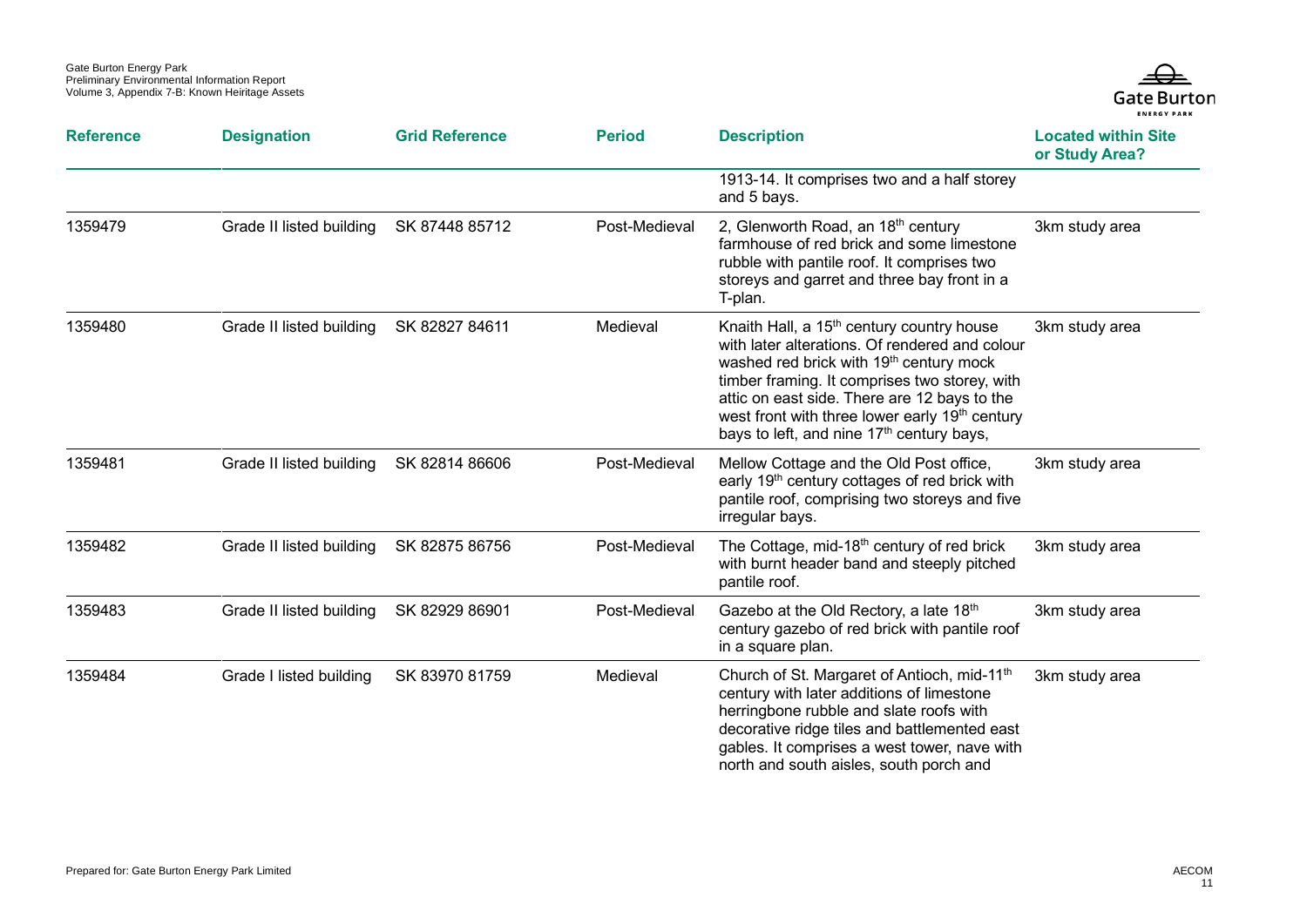

| <b>Reference</b> | <b>Designation</b>       | <b>Grid Reference</b> | <b>Period</b> | <b>Description</b>                                                                                                                                                                                                                                                                                                                                   | <b>Located within Site</b><br>or Study Area? |
|------------------|--------------------------|-----------------------|---------------|------------------------------------------------------------------------------------------------------------------------------------------------------------------------------------------------------------------------------------------------------------------------------------------------------------------------------------------------------|----------------------------------------------|
|                  |                          |                       |               | rectangular chancel with small northern<br>recess.                                                                                                                                                                                                                                                                                                   |                                              |
| 1359485          | Grade II listed building | SK8401481942          | Post-Medieval | Thornleigh House, a mid-18 <sup>th</sup> century red<br>brick house with ashlar dressings and a<br>steeply pitched pantile roof.                                                                                                                                                                                                                     | 3km study area                               |
| 1359486          | Grade II listed building | SK 88053 81951        | Post-Medieval | Manor Farmhouse, a 17 <sup>th</sup> century former<br>manor house. Artisan Mannerist house<br>reduced and adapted in the 19th century. Of<br>red brick with hipped slate roof, comprising<br>two storeys, four bay front with plinth.                                                                                                                | 3km study area                               |
| 1359488          | Grade II listed building | SK 88913 81257        | Post-Medieval | Old Rectory home for the elderly, c.1870 of<br>stock brick and red brick with slate roof.<br>Comprises two storeys with three storey bay<br>above door, five bay front with doorway to<br>right                                                                                                                                                      | 3km study area                               |
| 1359508          | Grade II listed building | SK 86822 86563        | Post-Medieval | 37, High Street, a 17 <sup>th</sup> century cottage of<br>coursed limestone rubble raised with 19th<br>century red brick. Comprises one storey with<br>garret.                                                                                                                                                                                       | 3km study area                               |
| 1359509          | Grade II listed building | SK 87396 84496        | Post-Medieval | Willingham House, a small 18 <sup>th</sup> century<br>country house of red brick and stock brick<br>with slate roofs. Comprises two storeys with<br>attic and 11 bay west front.                                                                                                                                                                     | 3km study area                               |
| 1472727          | Grade II listed building | SK8378483078          | Post-Medieval | Walled Garden at Gate Burton Hall built in<br>the 18 <sup>th</sup> or 19 <sup>th</sup> century. The walls are of<br>handmade red brick laid in English garden<br>wall bond. Located to the east of Gate<br>Burton Hall, it has a large rectangular plan<br>with adjoining sheds/ bothies on the outer<br>side of the north and east walls. A lean-to | 3km study area                               |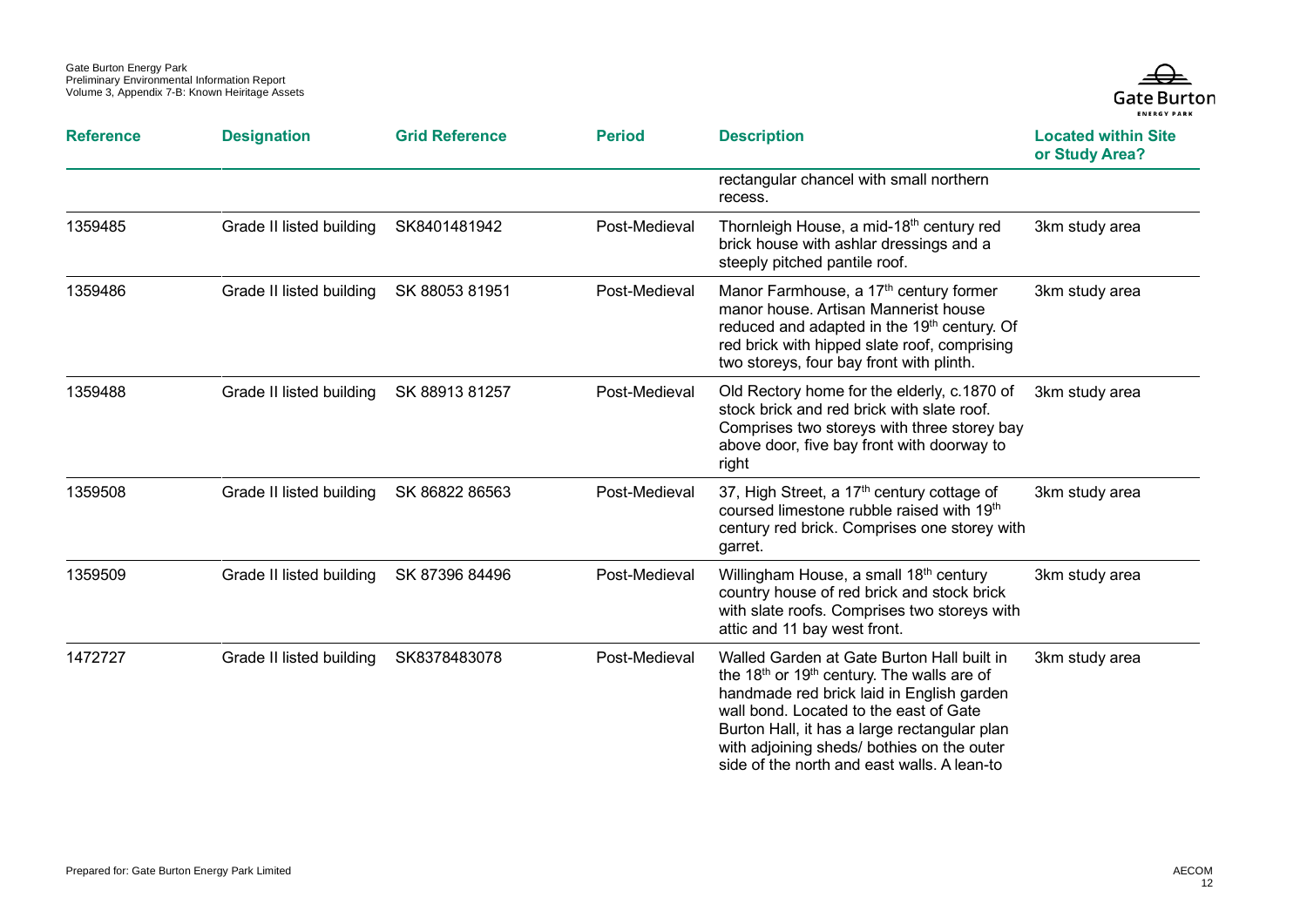

| <b>Reference</b> | <b>Designation</b>                       | <b>Grid Reference</b> | <b>Period</b> | <b>Description</b>                                                                                                                                                                                                                                                                                                                              | <b>Located within Site</b><br>or Study Area? |
|------------------|------------------------------------------|-----------------------|---------------|-------------------------------------------------------------------------------------------------------------------------------------------------------------------------------------------------------------------------------------------------------------------------------------------------------------------------------------------------|----------------------------------------------|
|                  |                                          |                       |               | glass house is located on the inner side of<br>the north wall.                                                                                                                                                                                                                                                                                  |                                              |
| 1064048          | Grade I listed building                  | SK 87799 88513        | Medieval      | Church of All Saints, a mid-11 <sup>th</sup> century<br>parish church with later additions. Of<br>coursed limestone rubble and ashlar with<br>slate roofs. Comprises a west tower, nave<br>with north aisle and south porch and<br>rectangular chancel.                                                                                         | Within 5km of the<br>DCO Site                |
| 1146616          | Grade I listed building                  | SK 87566 89756        | Medieval      | Church of St Lawrence and St George, an<br>11 <sup>th</sup> century parish church with later<br>additions and restored in the 19th century. Of<br>limestone rubble and ashlar with slate roofs.<br>The church comprises a west tower, nave<br>with south aisle and south porch,<br>rectangular chancel, north vestry and south-<br>east chapel. | Within 5km of the<br><b>DCO</b> Site         |
| 1146742          | Grade I listed building                  | SK 90806 83096        | Medieval      | Church of St Edith, mid-12 <sup>th</sup> century parish<br>church restored in the 19th century. Of<br>coursed limestone rubble and ashlar with<br>plain tiled roof and timber framed east<br>gable.                                                                                                                                             | Within 5km of the<br>DCO Site                |
| 1234265          | Grade I listed building                  | SK 78712 82261        | Medieval      | Church of St Martin, a 12 <sup>th</sup> century parish<br>church, restored in the 19 <sup>th</sup> century. Of<br>ashlar, dressed stone and coursed rubble,<br>and comprising a west tower, nave, south<br>aisle, chancel, south porch.                                                                                                         | Within 5km of the<br>DCO Site                |
| 1063525          | Grade II* listed building SK 81634 89913 |                       | Post-Medieval | County Court Buildings, 18th century building Within 5km of the<br>of red brick comprising three storeys and<br>five bays with central doorway.                                                                                                                                                                                                 | DCO Site                                     |
| 1063547          | Grade II* listed building SK 81368 89851 |                       | Post-Medieval | Elswitha Hall, an $18th$ century town house of Within 5km of the<br>red brick with hipped pantile roof. Comprises DCO Site                                                                                                                                                                                                                      |                                              |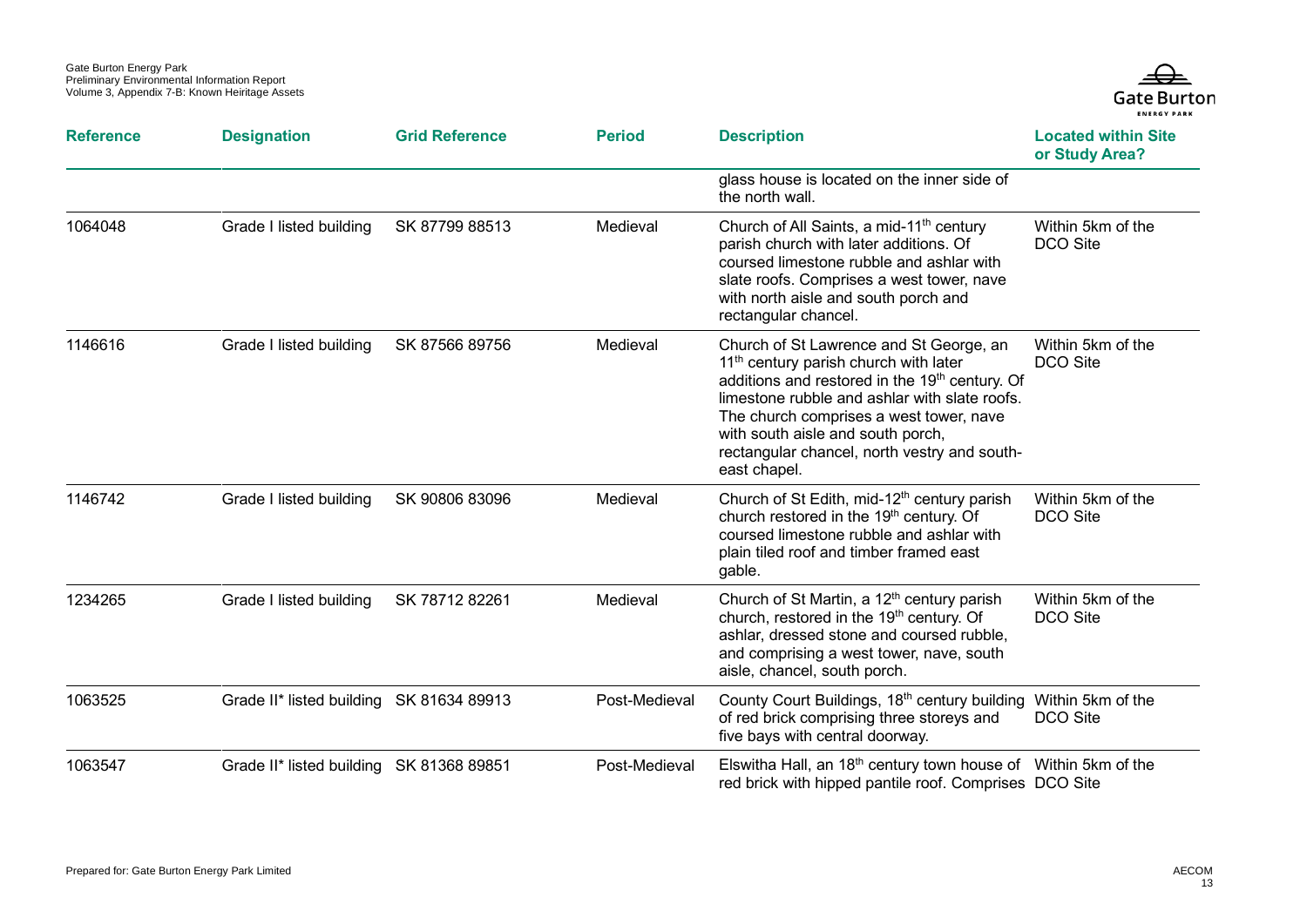

| <b>Reference</b> | <b>Designation</b>                                       | <b>Grid Reference</b> | <b>Period</b> | <b>Description</b>                                                                                                                                                                                                                                                                                                                                                             | <b>Located within Site</b><br>or Study Area? |
|------------------|----------------------------------------------------------|-----------------------|---------------|--------------------------------------------------------------------------------------------------------------------------------------------------------------------------------------------------------------------------------------------------------------------------------------------------------------------------------------------------------------------------------|----------------------------------------------|
|                  |                                                          |                       |               | three storeys and five bay front with central<br>doorway.                                                                                                                                                                                                                                                                                                                      |                                              |
| 1064078          | Grade II* listed building SK 83699 78951                 |                       | Medieval      | Church of St Peter, an early 13 <sup>th</sup> century<br>parish church of squared limestone rubble<br>and lead roofs. The nave, aisle, and chancel<br>with rebuilt in the 19 <sup>th</sup> century.                                                                                                                                                                            | Within 5km of the<br>DCO Site                |
| 1275773          | Grade II* listed building SK 78799 83871                 |                       | Medieval      | Church of St Peter and St Paul, a 12 <sup>th</sup><br>century parish church, restored in 1870.<br>Burnt down 1901 and rebuilt by Hodgson<br>Fowler, 1901-02. Of dressed stone and<br>ashlar with graduated slate and lead roofs. It<br>comprises a west tower and tower chamber,<br>nave, north and south aisles, chancel,<br>vestry, south chancel chapel and south<br>porch. | Within 5km of the<br>DCO Site                |
|                  | 1359456, MLI52559 Grade II* listed building SK8361979151 |                       | Post-Medieval | Torksey Viaduct over River Trent, built<br>between 1847 and 1849 by the Manchester,<br>Sheffield and Lincolnshire Railway<br>Company. It is constructed of iron box<br>girders and cast iron columns and beams,<br>supported by ashlar and coursed masonry<br>abutments and a central pier at its western<br>end.                                                              | Within 5km of the<br>DCO Site                |
| 1359751          | Grade II* listed building SK 81361 89852                 |                       | Post-Medieval | Gatepiers to Elswitha Hall, 18th century<br>gatepiers of panelled stone with obelisk<br>finials.                                                                                                                                                                                                                                                                               | Within 5km of the<br>DCO Site                |
|                  | <b>Conservation Area</b>                                 |                       |               | Gainsborough Town                                                                                                                                                                                                                                                                                                                                                              | Within 5km of the<br>DCO Site                |
|                  | <b>Conservation Area</b>                                 |                       |               | Gainsborough Riverside                                                                                                                                                                                                                                                                                                                                                         | Within 5km of the<br>DCO Site                |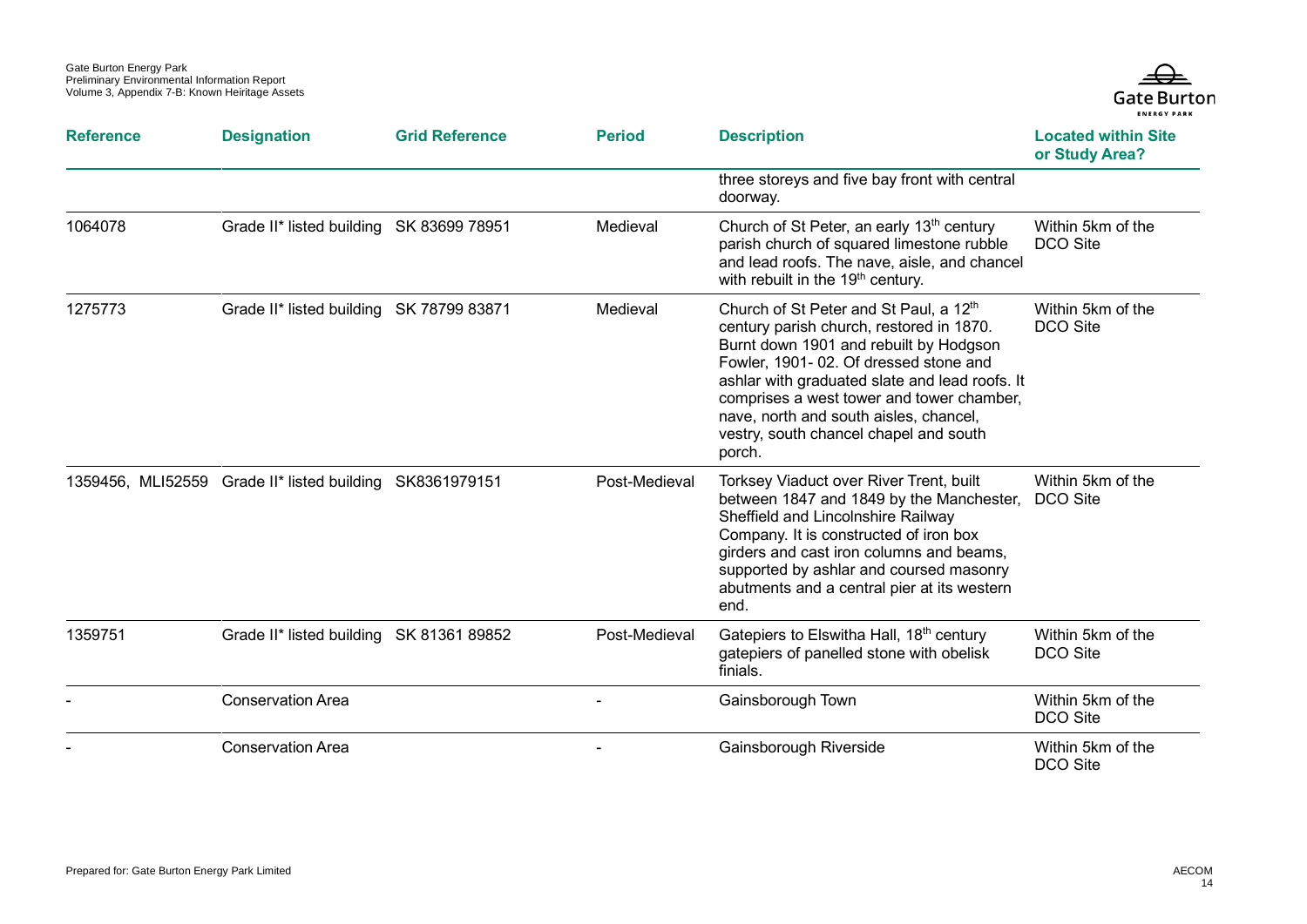

| <b>Reference</b>          | <b>Designation</b>       | <b>Grid Reference</b> | <b>Period</b> | <b>Description</b>                                                                                                                                                                           | <b>Located within Site</b><br>or Study Area? |
|---------------------------|--------------------------|-----------------------|---------------|----------------------------------------------------------------------------------------------------------------------------------------------------------------------------------------------|----------------------------------------------|
|                           | <b>Conservation Area</b> |                       |               | Springthorpe                                                                                                                                                                                 | Within 5km of the<br>DCO Site                |
|                           | <b>Conservation Area</b> |                       |               | Gainsborough Britannia Works                                                                                                                                                                 | Within 5km of the<br>DCO Site                |
| 1064080                   | Grade II listed building | SK 84595 79460        | Post-Medieval | The Beeches. A late 18 <sup>th</sup> century house with<br>later improvements.                                                                                                               | 500m study area                              |
| 1064081                   | Grade II listed building | SK 84597 79476        | Post-Medieval | Richards-Havercross Cottages, 1-3 Main<br>Street. Three red brick cottages with later<br>additions.                                                                                          | 500m study area                              |
| 1064083                   | Grade II listed building | SK 84612 79447        | Post-Medieval | The Hermitage, Main Street. Redbrick<br>house with doorway flanked by glazing bar<br>sashes with three glazing bars.                                                                         | 500m study area                              |
| 1212380<br><b>MNT4989</b> | Grade II listed building | SK 81825 80071        | Medieval      | Church of Holy Trinity, Town Street. Built in<br>the 12 <sup>th</sup> century with additions in the 16 <sup>th</sup><br>century. Restored in 1869 and 1890.                                  | 500m study area                              |
| 1233878                   | Grade II listed building | SK 79986 78593        | Post-Medieval | Manor Farmhouse, attached outbuildings<br>and wall. Red brick building with slate roof.                                                                                                      | 500m study area                              |
| 1233879                   | Grade I listed building  | SK 79950 78580        | Medieval      | Church of All Saints. Parish church dating<br>from the 10 <sup>th</sup> century with additions in the<br>13 <sup>th</sup> to 17 <sup>th</sup> centuries. The church was<br>restored in 1894. | 500m study area                              |
| 1276406                   | Grade II listed building | SK 80084 78570        | Post-Medieval | Rose Cottage, 3 Torksey Street. Group of<br>three buildings dating to the late 18th<br>century.                                                                                              | 500m study area                              |
| 1276407                   | Grade I listed building  | SK 79972 78590        | Post-Medieval | Gateway from Manor Farm to churchyard<br>and the attached walls seven meters west of<br>Manor Farmhouse.                                                                                     | 500m study area                              |
| 1370089                   | Grade II listed building | SK 81838 80067        | Post-Medieval | Font, half a meter east of south porch at<br>Church of Holy Trinity. Octagonal and                                                                                                           | 500m study area                              |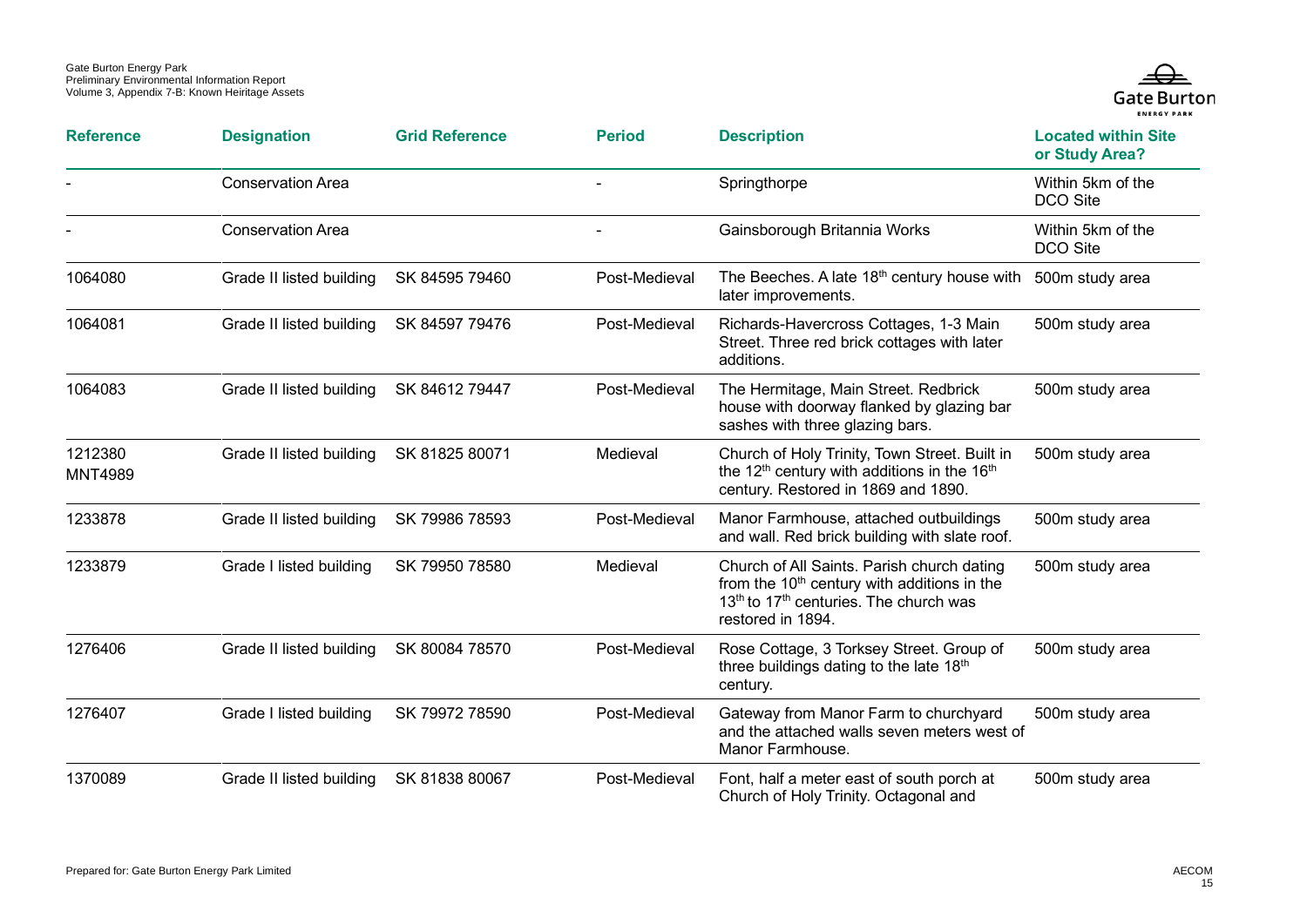

| <b>Reference</b> | <b>Designation</b> | <b>Grid Reference</b> | <b>Period</b> | <b>Description</b>                                                                                                                                          | <b>Located within Site</b><br>or Study Area? |
|------------------|--------------------|-----------------------|---------------|-------------------------------------------------------------------------------------------------------------------------------------------------------------|----------------------------------------------|
|                  |                    |                       |               | carried on octagonal stem, with base<br>inscribed 'Ancient font presented to Church<br>by Archbishop ', '1918', and with Vicar<br>and Churchwardens' names. |                                              |

## **7.2 Non-Designated Assets**

<span id="page-19-0"></span>

| <b>Reference</b> | <b>Grid Reference Period</b> |            | <b>Description</b>                                                                                                                                                                                                                                                             | <b>Within Site or Study Area?</b> |
|------------------|------------------------------|------------|--------------------------------------------------------------------------------------------------------------------------------------------------------------------------------------------------------------------------------------------------------------------------------|-----------------------------------|
| MLI50485         | SK 8330 8520                 | Medieval   | Medieval warren recorded in 1536, as part of the deer park. Conney Green,<br>East of Stephenson's Hill.                                                                                                                                                                        | Solar and Energy Storage<br>Park  |
| MLI53678         | SK 8515 8328                 | Modern     | Wind pump at Clay Farm, built in 1930 measuring 32 ft high with sails 11 ft in<br>diameter. Now derelict.                                                                                                                                                                      | Solar and Energy Storage<br>Park  |
| MLI90353         | SK 84645<br>85755            | Bronze Age | Worked flint, probably of Bronze Age date, found at Knaith Park                                                                                                                                                                                                                | Solar and Energy Storage<br>Park  |
| MLI90354         | SK 84721<br>85803            | Bronze Age | Worked flint, probably of Bronze Age date, found at Knaith Park                                                                                                                                                                                                                | Solar and Energy Storage<br>Park  |
| MLI90355         | SK 84858<br>85923            | Bronze Age | Worked flint, probably of Bronze Age date, found at Knaith Park                                                                                                                                                                                                                | Solar and Energy Storage<br>Park  |
| MLI90356         | SK 84762<br>85899            | Bronze Age | Worked flint, probably of Bronze Age date, found at Knaith Park                                                                                                                                                                                                                | Solar and Energy Storage<br>Park  |
| MLI50408         | SK 8390 8510                 | Medieval   | Medieval Deer Park, Knaith. The medieval park may have been created in<br>1344 when John Darcy was licensed to empark woodland though this was<br>possibly in another parish. Certainly by 1536 there was a deer park stocked<br>with 38 deer as well as a 'warren of conies'. | Solar and Energy Storage<br>Park  |
| MLI98302         | SK 84676<br>85775            | Medieval   | A sherd of medieval pottery, Knaith                                                                                                                                                                                                                                            | Solar and Energy Storage<br>Park  |
| MLI98303         | SK 84747<br>85851            | Medieval   | A sherd of medieval pottery, Knaith                                                                                                                                                                                                                                            | Solar and Energy Storage<br>Park  |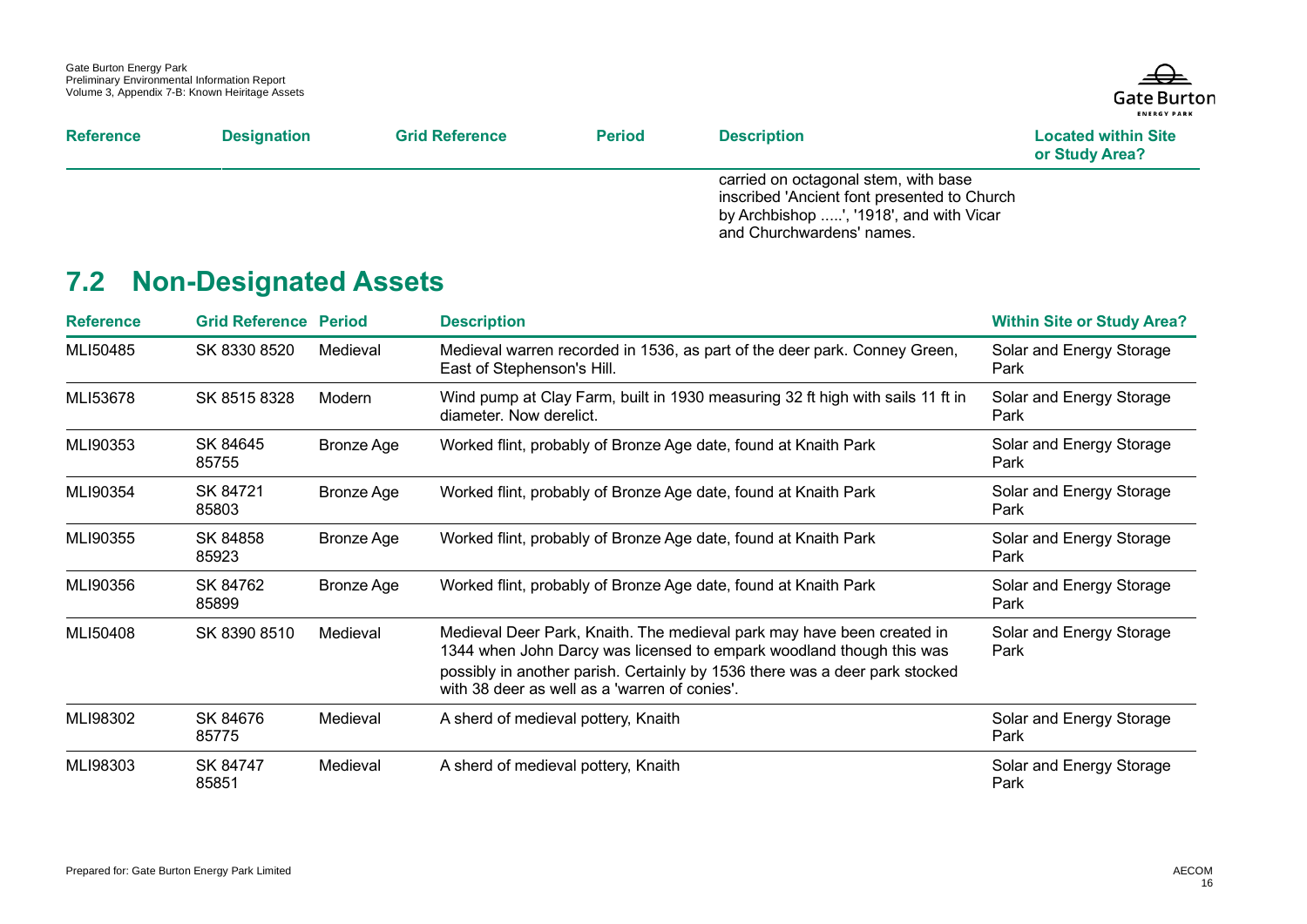

| <b>Reference</b> | <b>Grid Reference Period</b> |               | <b>Description</b>                                                                                                                                                                                                                                                                                                                                                                                                                                                                                                                                                                                                                          | <b>Within Site or Study Area?</b> |
|------------------|------------------------------|---------------|---------------------------------------------------------------------------------------------------------------------------------------------------------------------------------------------------------------------------------------------------------------------------------------------------------------------------------------------------------------------------------------------------------------------------------------------------------------------------------------------------------------------------------------------------------------------------------------------------------------------------------------------|-----------------------------------|
| MLI116479        | SK 8432 8299                 | Unknown       | Unsubstantiated Burial Ground, Burton Wood, Gate Burton                                                                                                                                                                                                                                                                                                                                                                                                                                                                                                                                                                                     | Solar and Energy Storage<br>Park  |
| MLI118135        | SK 8492 8601                 | Post-Medieval | Thurlby Farm, Knaith, the site of a 19 <sup>th</sup> century demolished farm.                                                                                                                                                                                                                                                                                                                                                                                                                                                                                                                                                               | Solar and Energy Storage<br>Park  |
| MLI118136        | SK 8500 8419                 | Post-Medieval | Siding Farm, Knaith. Redeveloped 19th century farmstead. Regular courtyard<br>with linked working buildings to all four sides of<br>the yard.                                                                                                                                                                                                                                                                                                                                                                                                                                                                                               | Solar and Energy Storage<br>Park  |
| MLI118140        | SK 8512 8352                 | Post-Medieval | Site of High Pasture Farm, Gate Burton. Demolished 19th century farmstead.                                                                                                                                                                                                                                                                                                                                                                                                                                                                                                                                                                  | Solar and Energy Storage<br>Park  |
| MLI50529         | SK 8314 8480                 | Medieval      | The remains of settlement earthworks, formerly part of the village of Knaith, lie<br>on the east bank of the river Trent, at a prominent bend in the river. The<br>documentary evidence for Knaith from 1086 onwards indicates a settlement                                                                                                                                                                                                                                                                                                                                                                                                 | Solar and Energy Storage<br>Park  |
| MLI54017         | SK 8345 8475                 | Prehistoric   | Possible prehistoric cropmark enclosures and boundary ditches                                                                                                                                                                                                                                                                                                                                                                                                                                                                                                                                                                               | Solar and Energy Storage<br>Park  |
| MLI50409         | SK 8290 8438                 | Post-Medieval | Post-Medieval deer park and garden, south of Knaith Hall, comprising<br>earthworks of 16 <sup>th</sup> and 17 <sup>th</sup> century date.                                                                                                                                                                                                                                                                                                                                                                                                                                                                                                   | Solar and Energy Storage<br>Park  |
| MLI98360         | SK 83495<br>83197            | Post-Medieval | Parkland associated with Gate Burton Hall, Gate Burton, possibly earlier than<br>the 18 <sup>th</sup> century house.                                                                                                                                                                                                                                                                                                                                                                                                                                                                                                                        | Solar and Energy Storage<br>Park  |
| MLI50651         | SK 8438 8315                 | Medieval      | Burton Wood, Gate Burton, an area of woodland (6 hectares of which<br>classified as semi-natural and the remaining 4 hectares classified as<br>plantation).                                                                                                                                                                                                                                                                                                                                                                                                                                                                                 | Solar and Energy Storage<br>Park  |
| MLI50512         | SK 8392 8287                 | Medieval      | Gate Burton Settlement, a medieval settlement dispersed by the emparking in<br>the 18 <sup>th</sup> century. The most prominent earthworks are two hollow-ways: one<br>runs approximately north to south (to just west of the Old Rectory) and, though<br>it is very broad and smooth profile may result from continued use as a carriage<br>road within the park, it perhaps marks the former line of the Gainsborough<br>Road before the creation of the parkland. It is named 'Town Street' in glebe<br>terriers. The second hollow-way continues the direct east to west line of Clay<br>Lane downhill off the higher land to the east. | Solar and Energy Storage<br>Park  |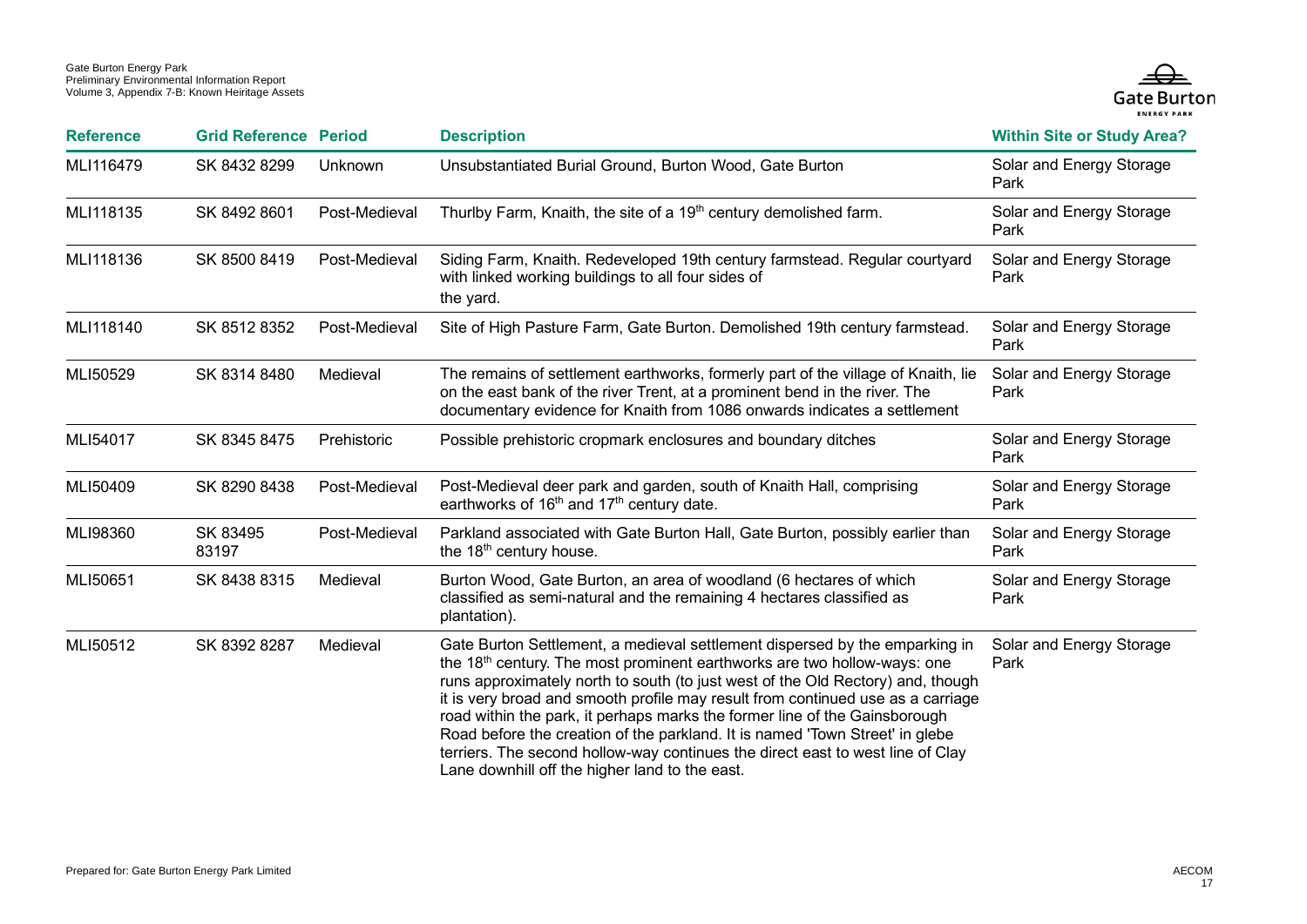

| <b>Reference</b> | <b>Grid Reference Period</b> |                    | <b>Description</b>                                                                          | <b>Within Site or Study Area?</b> |
|------------------|------------------------------|--------------------|---------------------------------------------------------------------------------------------|-----------------------------------|
| MLI50914         | SK 8333 8527                 | Medieval           | Medieval ploughed out ridge and furrow, now visible as cropmarks.                           | Solar and Energy Storage<br>Park  |
| MLI54016         | SK 8479 8539                 | Medieval           | Probable late medieval ridge and furrow with a plough headland at Knaith.                   | Solar and Energy Storage<br>Park  |
| MLI54018         | SK 8374 8410                 | Unknown            | Undated cropmark enclosures and boundary ditch.                                             | Solar and Energy Storage<br>Park  |
| MLI54019         | SK 8415 8488                 | Medieval           | Cropmark of a medieval field boundary.                                                      | Solar and Energy Storage<br>Park  |
| MLI54022         | SK 8470 8487                 | Medieval           | Medieval ridge and furrow.                                                                  | Solar and Energy Storage<br>Park  |
| MLI90076         | SK 84032<br>82466            | Post-Medieval      | Site of Burton Windmill, Gate Burton, recorded on the 1891 OS map, and no<br>longer extant. | Solar and Energy Storage<br>Park  |
| MLI90939         | SK 84180<br>84587            | Unknown            | Cropmark undated rectangular enclosure, Knaith.                                             | Solar and Energy Storage<br>Park  |
| MLI97380         | SK 84673<br>85821            | Iron Age/<br>Roman | Iron working site (probably Iron Age or Romano-British) at Knaith Park.                     | Solar and Energy Storage<br>Park  |
| MLI98301         | SK 84801<br>85867            | Roman              | Six sherds of Roman pottery, Knaith.                                                        | Solar and Energy Storage<br>Park  |
| MLI98304         | SK 84781<br>85875            | Unknown            | Undated ceramic building material, glass and slag, Knaith.                                  | Solar and Energy Storage<br>Park  |
| MLI98305         | SK 84781<br>85875            | Post-Medieval      | Post medieval pottery and clay pipe, Knaith.                                                | Solar and Energy Storage<br>Park  |
| MLI54012         | SK 8518 8316                 | Medieval           | Earthwork remains of medieval Ridge and Furrow, Clay Farm, Gate Burton                      | Solar and Energy Storage<br>Park  |
| AEC001           | SK 85057<br>83049            | Post-medieval      | Clay Farm $-19th$ century                                                                   | Solar and Energy Storage<br>Park  |
| MLI50631         | SK 8397 8175                 | Early Medieval     | Anglo-Saxon sculptural fragments recorded at St Margaret's Church.                          | 1km study area                    |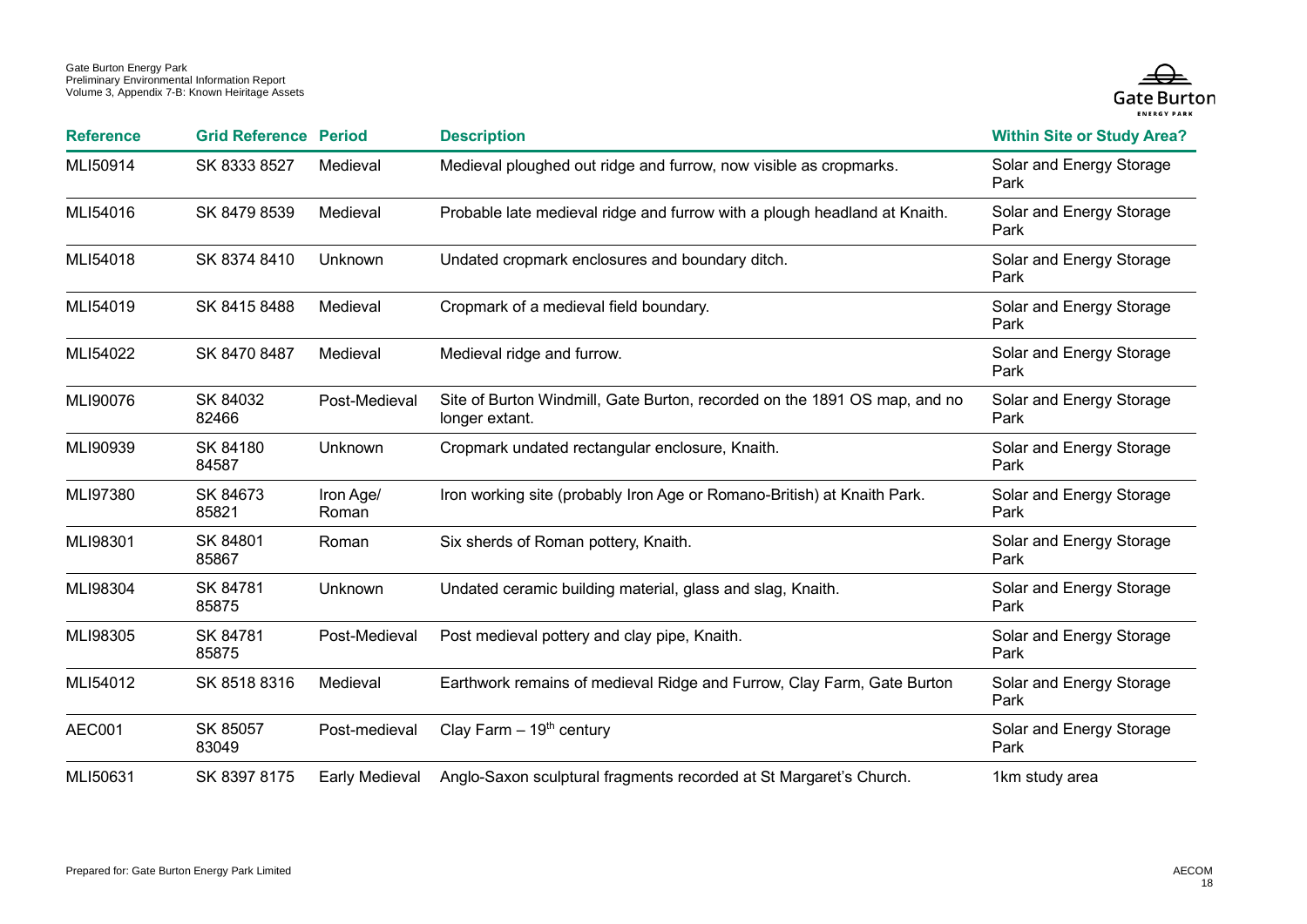

| <b>Reference</b> | <b>Grid Reference Period</b> |                             | <b>Description</b>                                                                                                                                                                                                                                                                                                                                                                                                                                                                        | <b>Within Site or Study Area?</b> |
|------------------|------------------------------|-----------------------------|-------------------------------------------------------------------------------------------------------------------------------------------------------------------------------------------------------------------------------------------------------------------------------------------------------------------------------------------------------------------------------------------------------------------------------------------------------------------------------------------|-----------------------------------|
| MLI51375         | SK 829 846                   | Medieval                    | A medieval jetton found at Knaith Hall.                                                                                                                                                                                                                                                                                                                                                                                                                                                   | 1km study area                    |
| MLI52470         | SK 8400 8185                 | Post-Medieval               | George II pennies and clay pipes.                                                                                                                                                                                                                                                                                                                                                                                                                                                         | 1km study area                    |
| MLI52481         | SK 8400 8180                 | Medieval                    | Documentary evidence relating to the site of the medieval village of Marton.                                                                                                                                                                                                                                                                                                                                                                                                              | 1km study area                    |
| MLI52494         | SK 8405 8180                 | Post-Medieval               | Jetton of Hans Krauwinckel (c.1580-1610).                                                                                                                                                                                                                                                                                                                                                                                                                                                 | 1km study area                    |
| MLI116450        | SK 8434 8201                 | Roman/<br>Medieval          | Redeposited Pottery Sherd, Stow Park Road, Marton of either Roman or 13th<br>to 15th century medieval date                                                                                                                                                                                                                                                                                                                                                                                | 1km study area                    |
| MLI50256         | SK 8340 8210                 | Iron Age                    | Bronze bangle found in Marton.                                                                                                                                                                                                                                                                                                                                                                                                                                                            | 1km study area                    |
| MLI50452         | SK 8335 8210                 | Medieval/ Post-<br>Medieval | Medieval or post-medieval coin weight box lid found in Marton.                                                                                                                                                                                                                                                                                                                                                                                                                            | 1km study area                    |
| MLI50907         | SK 8720 8525                 | Post-Medieval               | Site of Kexby Mill, marked on the 1824 first edition 1 inch Ordnance Survey<br>map.                                                                                                                                                                                                                                                                                                                                                                                                       | 1km study area                    |
| MLI50908         | SK 8610 8548                 | Post-Medieval               | Site of a brickyard south of Kexby Lane, recorded on the 1824 OS map.                                                                                                                                                                                                                                                                                                                                                                                                                     | 1km study area                    |
| MLI50921         | SK 8742 8449                 | Unknown                     | Reused grave slabs located in the west and south walls of St Helen's Church.                                                                                                                                                                                                                                                                                                                                                                                                              | 1km study area                    |
| MLI50923         | SK 8776 8382                 | Post-Medieval               | Site of a post-medieval wooden post mill.                                                                                                                                                                                                                                                                                                                                                                                                                                                 | 1km study area                    |
| MLI51371         | SK 8390 8290                 | Medieval                    | Site of the medieval parish church of Gate Burton. In 1741 the chancel was<br>said to be ruinous, and a petition was submitted in 1784 requesting the<br>rebuilding of the whole church which was described as a 'very ancient building'<br>with chancel, nave, and tower. The replacement, built at the Huttons' expense<br>before 1793 was in a 'pseudo-classical style, externally, and more like a room<br>than a church, within' and was presumably designed as a landscape feature. | 1km study area                    |
| MLI51383         | SK 8440 8598                 | Neolithic                   | Prehistoric hammer stone or stone pounder, found north of Moor Plantation                                                                                                                                                                                                                                                                                                                                                                                                                 | 1km study area                    |
| MLI51386         | SK 8443 8617                 | Neolithic                   | Neolithic stone axe found south-east of Lea Grange Farm.                                                                                                                                                                                                                                                                                                                                                                                                                                  | 1km study area                    |
| MLI51647         | SK 8335 8210                 | Medieval                    | Medieval annular brooch of 13 <sup>th</sup> or 14 <sup>th</sup> century date recorded at Marton.                                                                                                                                                                                                                                                                                                                                                                                          | 1km study area                    |
| MLI52046         | SK 8750 8420                 | Medieval                    | Ridge and furrow recorded in Willingham.                                                                                                                                                                                                                                                                                                                                                                                                                                                  | 1km study area                    |
| MLI52463         | SK 8423 8208                 | Roman                       | A Roman coin of Faustina I, found to the north-east of Marton.                                                                                                                                                                                                                                                                                                                                                                                                                            | 1km study area                    |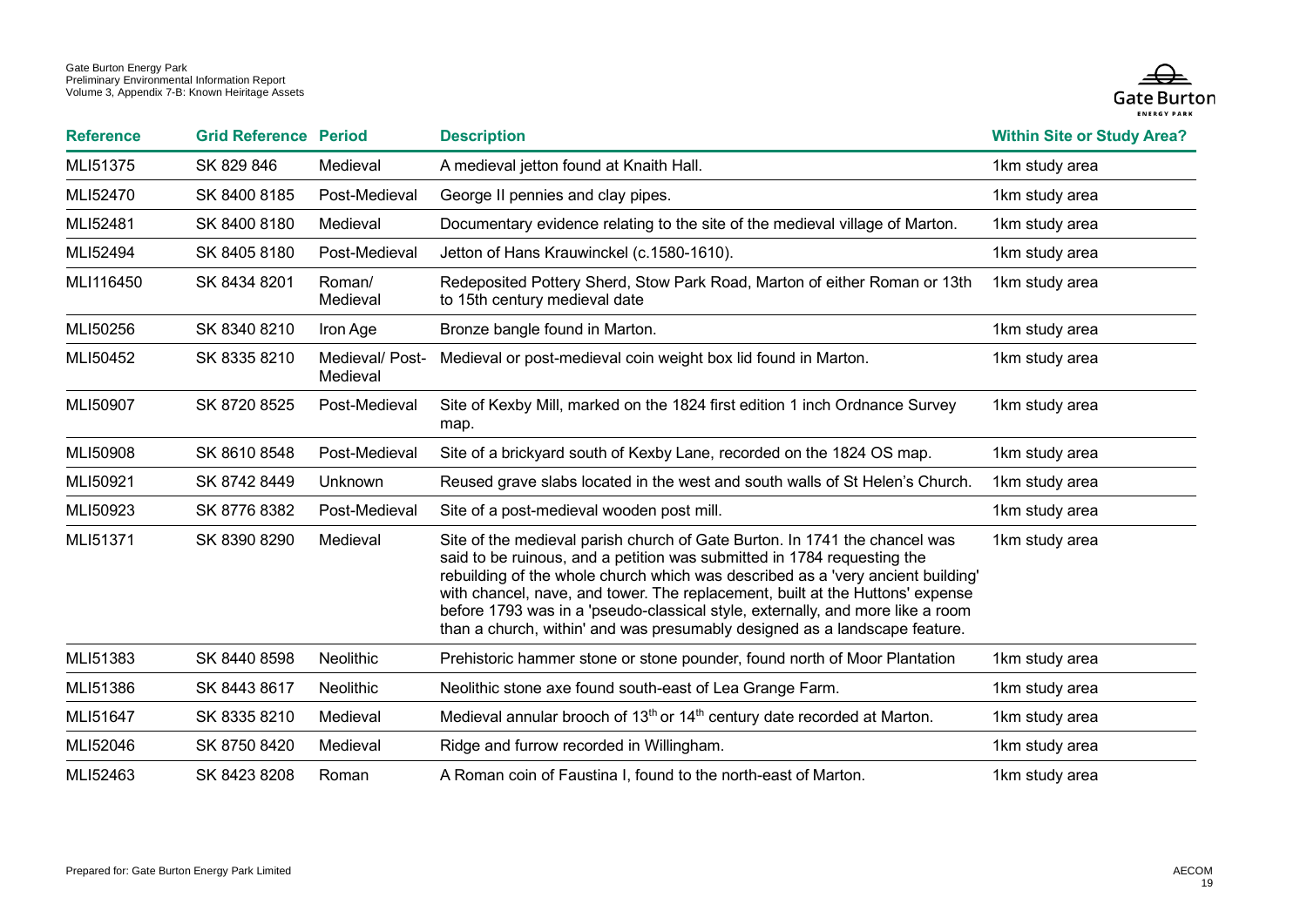

| <b>Reference</b> | <b>Grid Reference Period</b> |               | <b>Description</b>                                                                                                                                                      | <b>Within Site or Study Area?</b>                         |
|------------------|------------------------------|---------------|-------------------------------------------------------------------------------------------------------------------------------------------------------------------------|-----------------------------------------------------------|
| MLI52473         | SK 8310 8230                 | Post-Medieval | Sixteenth Century Lead Cloth Seal, Marton                                                                                                                               | 1km study area                                            |
| MLI52474         | SK 8396 8208                 | Roman         | Roman coin of Constantine II (337-340) found in Marton.                                                                                                                 | 1km study area                                            |
| MLI52486         | SK 8322 8225                 | Medieval      | Cropmarks of a probable former windmill mound of possible medieval date, to<br>the north-west of Marton.                                                                | 1km study area                                            |
| MLI54013         | SK 8750 8450                 | Medieval      | Medieval settlement of Willingham.                                                                                                                                      | 1km study area                                            |
| MLI82761         | SK 873 827                   | Roman         | Find of a silver Roman brooch from Manor Farm, Stow. Of probable 2 <sup>nd</sup> or 3 <sup>rd</sup><br>century date.                                                    | 1km study area                                            |
| MLI98578         | SK 8332 8225                 | Roman         | A Roman stone inscription from an altar to Mars found near Marton.                                                                                                      | 1km study area                                            |
| MLI98583         | SK 833 858                   | Roman         | A Roman Aureus coin of Trajan, found on land to the south of Lea.                                                                                                       | 1km study area                                            |
| MLI118108        | SK 8697 8477                 | Post-Medieval | Valley Farm, Willingham. Redeveloped 19th century farmstead. Regular<br>courtyard of U plan.                                                                            | 1km study area                                            |
| MLI118111        | SK 8743 8459                 | Post-Medieval | Site of a farmstead, Willingham. Demolished 19 <sup>th</sup> century farmstead. Regular<br>courtyard of F plan.                                                         | 1km study area                                            |
| MLI118124        | SK 8639 8329                 | Post-Medieval | Sandy Barr, Willingham. A redeveloped 19 <sup>th</sup> century outfarm. Loose courtyard<br>with two sides of the courtyard formed by<br>working agricultural buildings. | 1km study area                                            |
| MLI125055        | SK 8315 8609                 | Prehistoric   | A redeposited flint of likely late prehistoric date, found on land off<br>Gainsborough Road, Lea.                                                                       | 1km study area                                            |
| MLI52462         | SK 8405 8200                 | Roman         | Paving stones, possibly part of Till Bridge Lane or a Roman house, along with<br>Roman coins recorded in Marton.                                                        | 1km study area                                            |
| MLI52476         | SK 8381 8203                 | Roman         | A 4 <sup>th</sup> century, Roman bronze coin of Crispus, found in the garden of 29<br>Littleborough Lane, Marton.                                                       | 1km study area                                            |
| MLI50575         | SK 8998 7997                 | Roman         | Till Bridge Lane, a Roman road linking Ermine Street north of Lincoln to the<br>crossing of the Trent at Marton.                                                        | <b>Within Grid Connection</b><br>Route and 1km study area |
| MLI50290         | SK 8381 8317                 | Post-Medieval | Ornamental garden moat at Gate Burton Hall shown on 19 <sup>th</sup> century maps and<br>recorded in 1962.                                                              | 1km study area                                            |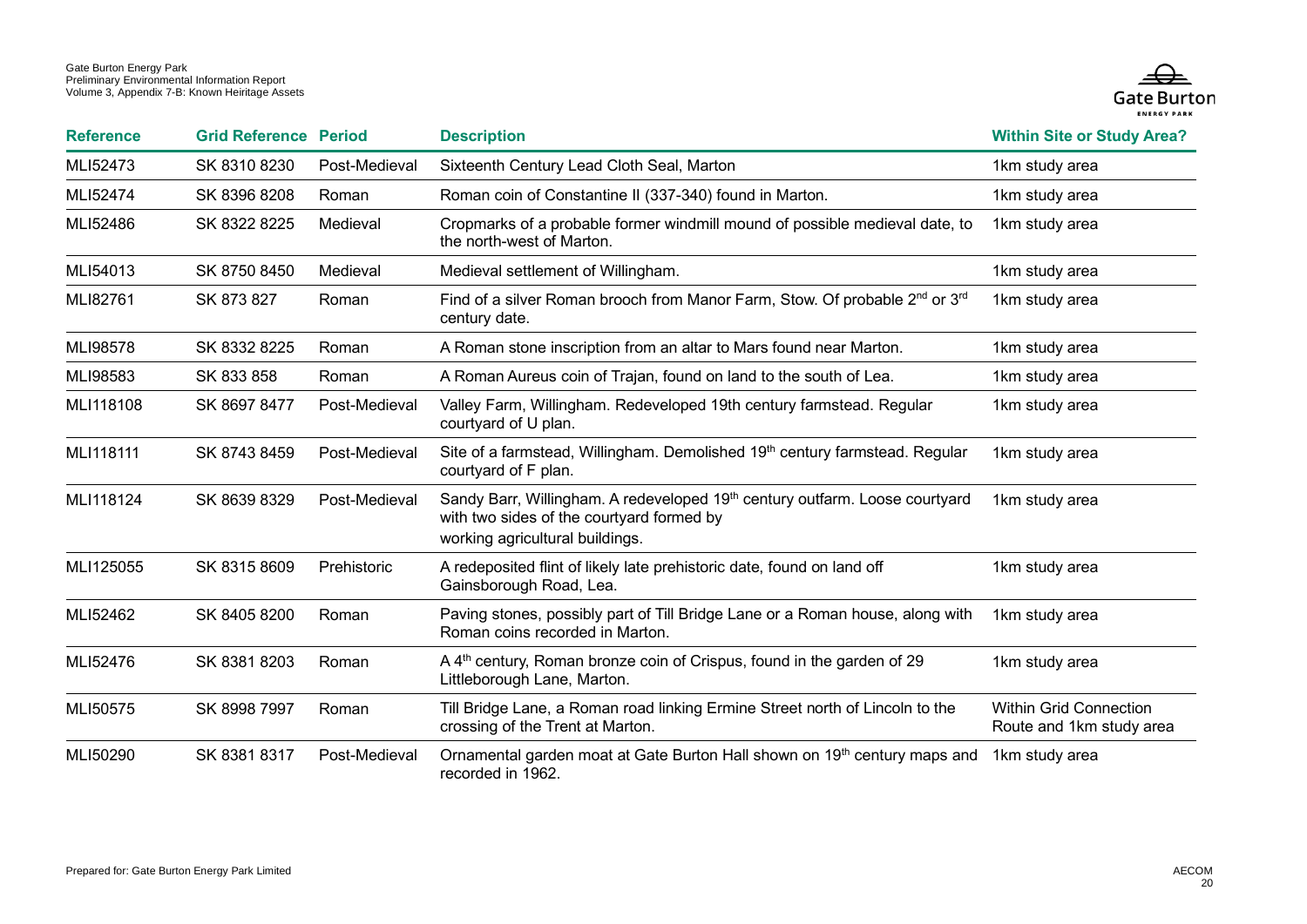

| <b>Reference</b> | <b>Grid Reference Period</b> |                | <b>Description</b>                                                                                                                                                                                                         | <b>Within Site or Study Area?</b>                            |
|------------------|------------------------------|----------------|----------------------------------------------------------------------------------------------------------------------------------------------------------------------------------------------------------------------------|--------------------------------------------------------------|
| MLI50392         | SK 8374 8470                 | Post-Medieval  | Duck Decoy Pond, Park Plantation. A sub-rectangular decoy pond with a single 1km study area<br>pipe leading from the middle of the south side.                                                                             |                                                              |
| MLI50393         | SK 8377 8456                 | Post-Medieval  | Duck Decoy Pond, Park Plantation. A sub-rectangular decoy pond with a single 1km study area<br>pipe leading from the southwest corner.                                                                                     |                                                              |
| MLI50544         | SK 8335 8271                 | Unknown        | Enclosure cropmarks recorded in Gate Burton. It has been interpreted as the<br>possible site of a Roman fort, as well as possible agricultural remains.                                                                    | 1km study area                                               |
| MLI51376         | SK 8262 8436                 | Unknown        | The possible site of a watermill to the south-west of Knaith Hall. It is recorded<br>as earthworks including a small rectangular enclosure with an attached oval<br>pond and a ditch which may have led water to the pond. | 1km study area                                               |
| MLI51378         | SK 8301 8453                 | Medieval       | Building remains and pottery scatter, Dutch Cottage.                                                                                                                                                                       | 1km study area                                               |
| MLI52482         | SK 8354 8180                 | Unknown        | A faint linear cropmark of possible agricultural origin.                                                                                                                                                                   | 1km study area                                               |
| MLI52483         | SK 8382 8170                 | Unknown        | Possible earthworks, suggesting two sides of a moat.                                                                                                                                                                       | 1km study area                                               |
| MLI52484         | SK 8399 8148                 | Unknown        | Possible earthworks, may be the site of a fishpond.                                                                                                                                                                        | 1km study area                                               |
| MLI54020         | SK 8293 8425                 | Medieval       | Remains of a medieval ridge and furrow field system.                                                                                                                                                                       | 1km study area                                               |
| MLI54021         | SK 8279 8446                 | Medieval       | A possible medieval earthwork platform.                                                                                                                                                                                    | 1km study area                                               |
| MLI87219         | SK 84076<br>81816            | Post-Medieval  | Former Primitive Methodist Chapel, Marton. It was built in 1836. It was still in<br>existence in the 1950s but had been demolished by<br>the 1970s.                                                                        | 1km study area                                               |
| MLI89078         | SK 83799<br>81940            | <b>Unknown</b> | Undated ditch, Littleborough Lane, Marton. Several linear features were<br>identified during geophysical survey, at least one of which can be tentatively<br>interpreted as a<br>ditch of unknown date and function.       | 1km study area                                               |
| MLI98858         | SK 84639<br>81516            | Post-Medieval  | Former Farm Buildings, Rectory Farm, Marton. Late 19 <sup>th</sup> century former farm<br>buildings, demolished in 2013.                                                                                                   | <b>Within Grid Connection</b><br>Route and<br>1km study area |
| MLI52492         | SK 8526 8177                 | Medieval       | Earthwork remains of a former medieval ridge and furrow field system to the<br>east of Marton,                                                                                                                             | 1km study area                                               |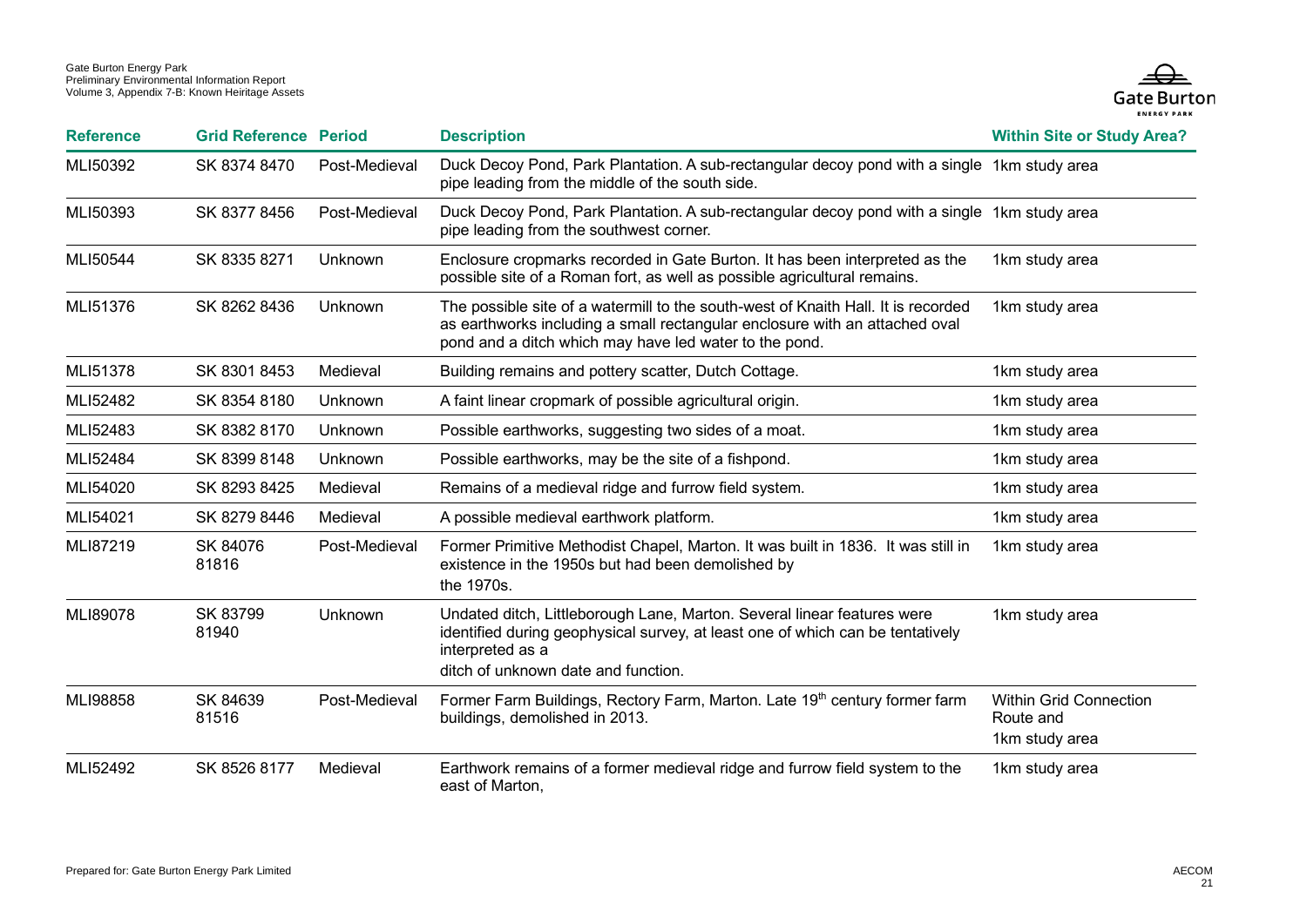

| <b>Reference</b> | <b>Grid Reference Period</b> |               | <b>Description</b>                                                                                                                               | <b>Within Site or Study Area?</b>                            |
|------------------|------------------------------|---------------|--------------------------------------------------------------------------------------------------------------------------------------------------|--------------------------------------------------------------|
| MLI52472         | SK 8475 8186                 | Roman         | Cropmarks of probable Roman activity, to the east of Marton.                                                                                     | <b>Within Grid Connection</b><br>Route and<br>1km study area |
| MLI52493         | SK 8541 8248                 | Medieval      | Earthwork remains of medieval ridge and furrow, at Sort Hills, Marton                                                                            | 1km study area                                               |
| MLI116360        | SK 8456 8199                 | Medieval      | Traces of probable medieval ridge and furrow, on land off Stow Park Road,<br>Marton.                                                             | <b>Within Grid Connection</b><br>Route and<br>1km study area |
| MLI116361        | SK 8454 8203                 | Unknown       | An area of probable quarrying of uncertain date, on land off Stow Park Road,<br>Marton.                                                          | <b>Within Grid Connection</b><br>Route and<br>1km study area |
| MLI50066         | SK 8466 8151                 | Post-Medieval | Rectory Farm, Marton. Partially extant 19th century farmstead. Regular<br>courtyard with linked working buildings to all four sides of the yard. | <b>Within Grid Connection</b><br>Route and<br>1km study area |
| MLI54010         | SK 8342 8343                 | Medieval      | Remains of a medieval ridge and furrow field system, to the north-west of Gate 1km study area<br>Burton.                                         |                                                              |
| MLI52489         | SK 8458 8125                 | Roman         | Cropmarks of a probable Roman trackway and field boundaries, to the south-<br>east of Marton.                                                    | 1km study area                                               |
| MLI52139         | SK 8401 8198                 | Post-Medieval | Manor Farm, Marton. Partially extant 19th century farmstead. Regular<br>courtyard with multiple regular yards.                                   | 1km study area                                               |
| MLI50257         | SK 8340 8210                 | Roman         | Various Roman copper alloy objects recorded at Littleborough Lane, Marton<br>found by metal detector.                                            | 1km study area                                               |
| MLI50596         | SK 8335 8260                 | Roman         | Finds from a possible Roman fort including Roman pottery, glass, brick and<br>roofing tiles as well as a 2 <sup>nd</sup> century bronze brooch.  | 1km study area                                               |
| MLI50916         | SK 8439 8548                 | Unknown       | A probable undated cropmark enclosure.                                                                                                           | 1km study area                                               |
| MLI50917         | SK 8450 8570                 | Unknown       | Cropmark of an undated causeway.                                                                                                                 | 1km study area                                               |
| MLI51374         | SK 827 849                   | Roman         | Roman pottery and tile kiln complex recorded at Knaith.                                                                                          | 1km study area                                               |
| MLI51381         | SK 8467 8605                 | Roman         | Roman pottery kiln complex recorded to the south-east of Lea Grange Farm.                                                                        | 1km study area                                               |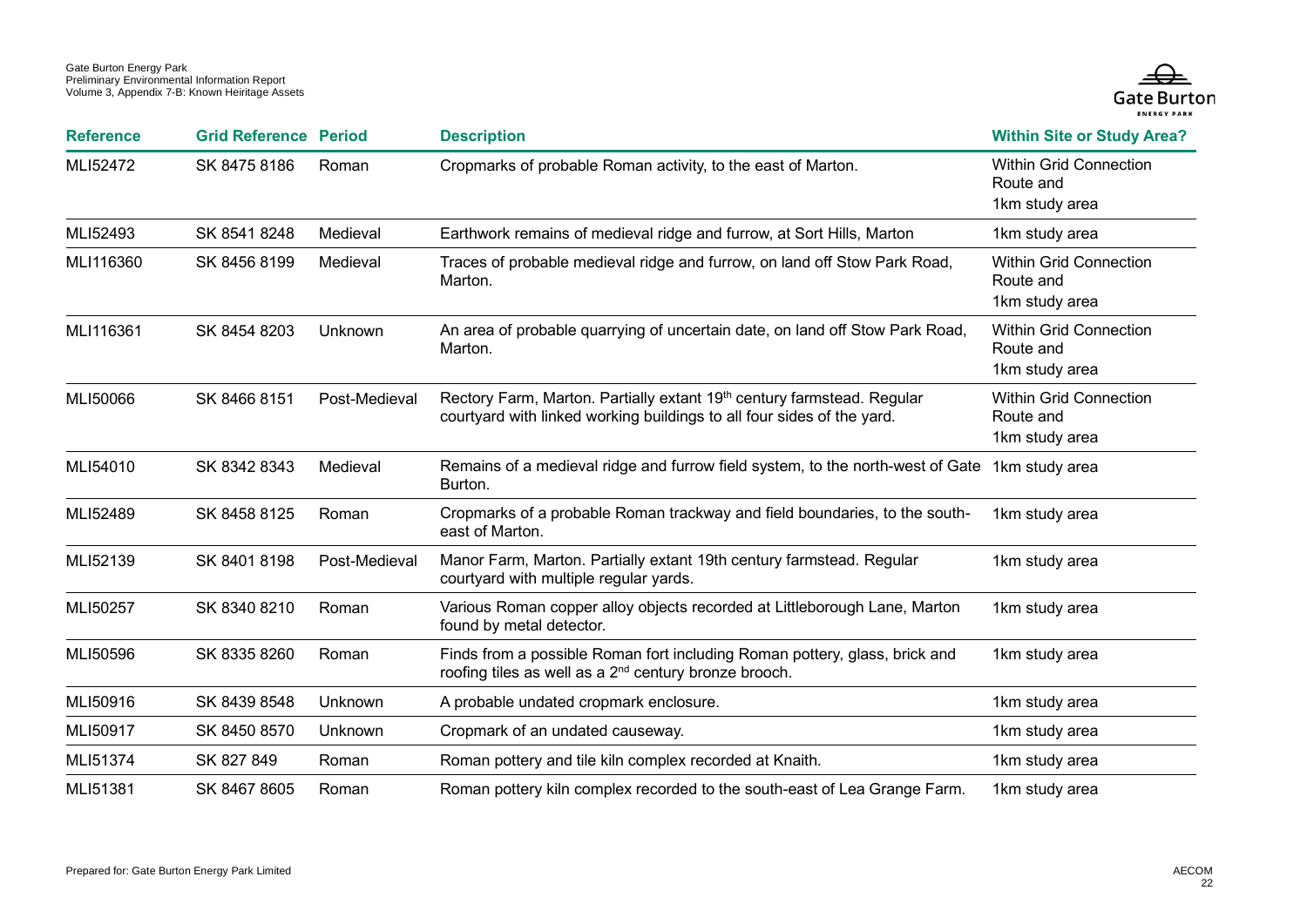

| <b>Reference</b> | <b>Grid Reference Period</b> |                | <b>Description</b>                                                                                                                                                                                                                    | <b>Within Site or Study Area?</b> |
|------------------|------------------------------|----------------|---------------------------------------------------------------------------------------------------------------------------------------------------------------------------------------------------------------------------------------|-----------------------------------|
| MLI51382         | SK 8439 8633                 | Mesolithic     | Mesolithic flints found to the east of Lea Grange Farm.                                                                                                                                                                               | 1km study area                    |
| MLI51384         | SK 845 860                   | Prehistoric    | Prehistoric flints and stone axes, found north of Upton Road                                                                                                                                                                          | 1km study area                    |
| MLI52445         | SK 8828 8313                 | Medieval       | Remains of Normanby by Stow shrunken medieval village.                                                                                                                                                                                | 1km study area                    |
| MLI52464         | SK 8390 8210                 | Roman          | Roman pottery scatter found near Till Bridge Lane.                                                                                                                                                                                    | 1km study area                    |
| MLI52466         | SK 8332 8229                 | Medieval       | Medieval pottery found in field beside Till Bridge Lane.                                                                                                                                                                              | 1km study area                    |
| MLI52467         | SK 8332 8229                 | Post-Medieval  | Post-medieval pottery found in field beside Till Bridge Lane.                                                                                                                                                                         | 1km study area                    |
| MLI54011         | SK 8318 8244                 | Medieval       | A medieval trackway recorded as cropmarks.                                                                                                                                                                                            | 1km study area                    |
| MLI54023         | SK 8433 8642                 | <b>Unknown</b> | Various cropmarks recorded on aerial photographs.                                                                                                                                                                                     | 1km study area                    |
| MLI54032         | SK 8439 8633                 | Prehistoric    | Prehistoric flints and a stone axe found to the east of Lea Grange Farm.                                                                                                                                                              | 1km study area                    |
| MLI80070         | SK 8561 8576                 | Medieval       | Medieval earthwork ridge and furrow                                                                                                                                                                                                   | 1km study area                    |
| MLI80326         | SK 8841 8234                 | Medieval       | Probable medieval ridge and furrow and earthworks, Stow                                                                                                                                                                               | 1km study area                    |
| MLI84314         | SK 8724 8294                 | Roman          | Roman settlement, Marton Road, Stow identified during a watching brief and<br>subsequently excavated in the summer of 1997. Two phases of a small rural<br>settlement or farmstead were identified, based on a mixed farming economy. | 1km study area                    |
| MLI98349         | SK 87398<br>84298            | Post-Medieval  | Willingham House Parkland, Willingham recorded on the 1880 map.                                                                                                                                                                       | 1km study area                    |
| MLI98287         | SK 8372 8640                 | Post-Medieval  | Demolished cottages/outbuilding, Lea Grange Farm, Lea                                                                                                                                                                                 | 1km study area                    |
| MLI50650         | SK 8433 8591                 | Medieval       | Stag Wood, Lea. An area of woodland (two hectares of which is classified as<br>semi-natural and the remaining one hectare is classified as<br>plantation)                                                                             | 1km study area                    |
| MLI50653         | SK 8496 8701                 | Medieval       | Thurlby and Caistor's Woods, Upton. An area of woodland (28 hectares of<br>which classified as semi-natural and the remaining 5 hectares classified as<br>plantation)                                                                 | 1km study area                    |
| MLI54028         | SK 8261 8598                 | Medieval       | Earthworks of medieval ridge and furrow to the south-west of Lea                                                                                                                                                                      | 1km study area                    |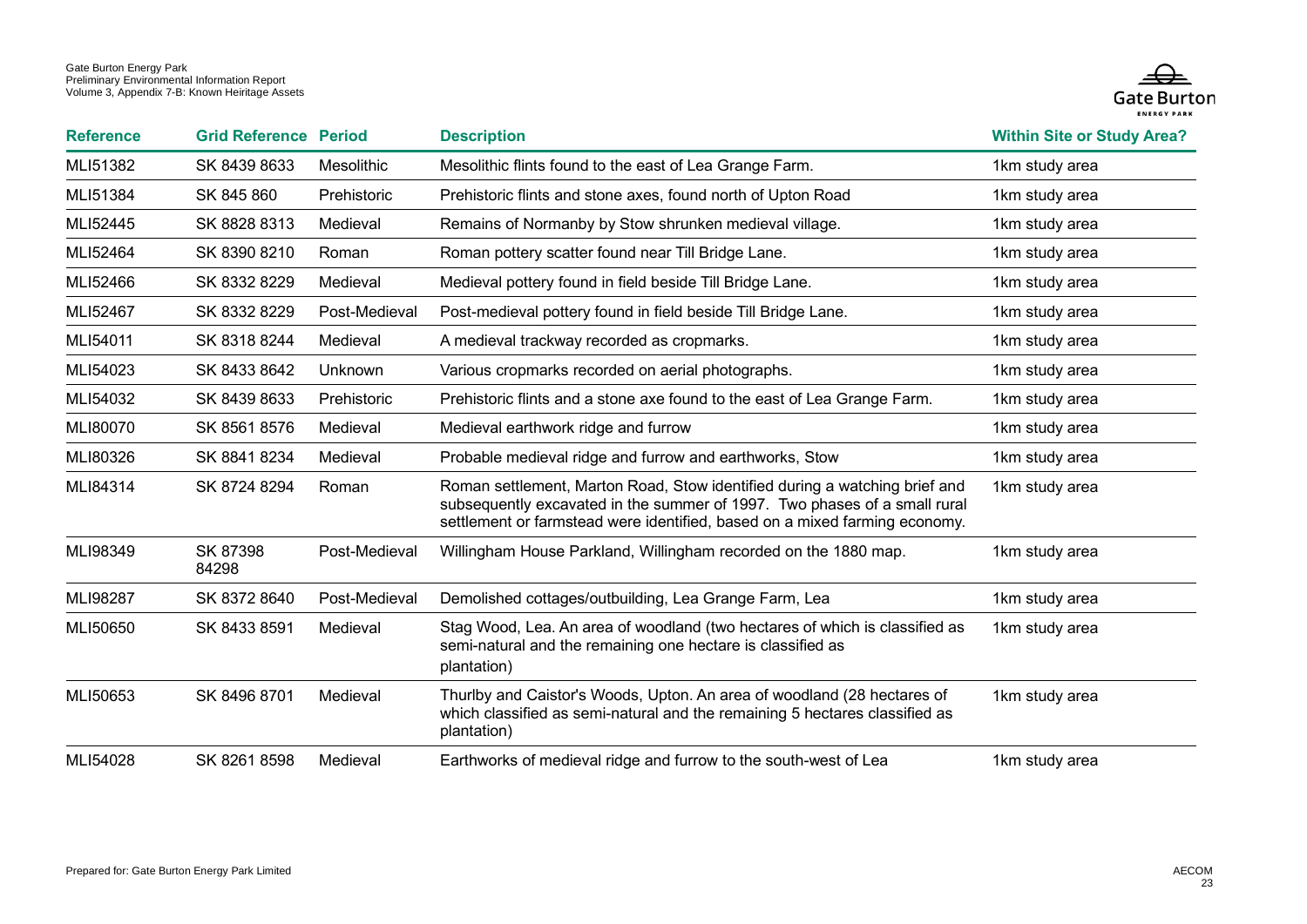

| <b>Reference</b> | <b>Grid Reference Period</b> |               | <b>Description</b>                                                                                                                                                                                                                                                                          | <b>Within Site or Study Area?</b>      |
|------------------|------------------------------|---------------|---------------------------------------------------------------------------------------------------------------------------------------------------------------------------------------------------------------------------------------------------------------------------------------------|----------------------------------------|
| MLI118132        | SK 8355 8593                 | Post-Medieval | Moor House Farm, Lea. Partially extant 19th century farmstead. Regular<br>courtyard with linked working buildings to all four sides of the yard.                                                                                                                                            | 1km study area                         |
| MLI118131        | SK 8367 8641                 | Post-Medieval | Lea Grange Farm, Lea. Partially extant 19 <sup>th</sup> century farmstead. Regular<br>courtyard with multiple regular yards.                                                                                                                                                                | 1km study area                         |
| MLI51394         | SK 8310 8625                 | Post-Medieval | The site of Lea Hall, Park and Gardens. The formal gardens, comprising<br>terraces, walks and ponds lying east of Lea Hall, are partly recorded on early<br>OS map<br>sheets and may survive in the woodland. The lay-out is shown on an estate<br>plan of 1826.                            | 1km study area                         |
| MLI51393         | SK 8321 8669                 | Medieval      | Lea Medieval Settlement. The settlement of Lea, is documented in Domesday<br>Book.                                                                                                                                                                                                          | 1km study area                         |
| MLI54030         | SK 8321 8669                 | Post-Medieval | Lea Post-Medieval Settlement. Lea expanded rapidly during the 20 <sup>th</sup> century,<br>as a suburb of Gainsborough. Its core is principally along the main through<br>road, with minor re-alignments of that road that can be documented in the 19th<br>and 20 <sup>th</sup> centuries. | 1km study area                         |
| MLI125003        | SK 8323 8618                 | Medieval      | Remains of medieval ridge and furrow, to the south of Lea.                                                                                                                                                                                                                                  | 1km study area                         |
| MLI125054        | SK 8300 8615                 | Roman         | Roman Ditches, Gainsborough Road, Lea                                                                                                                                                                                                                                                       | 1km study area                         |
| MLI125053        | SK 8305 8613                 | Unknown       | A number of ditches, pit, and possible enclosure features of uncertain date, on<br>land off Gainsborough Road, Lea.                                                                                                                                                                         | 1km study area                         |
| MLI54200         | SK 8320 8207                 | Roman         | Remains of a Roman fort, to the west of Marton.                                                                                                                                                                                                                                             | 1km study area                         |
| MLI51369         | SK 8346 8225                 | Roman         | Roman settlement site on both sides of Till Bridge Lane, comprising ribbon<br>development along the Roman road to the north-west of Marton.                                                                                                                                                 | 1km study area                         |
| MLI50927         | SK 8715 8482                 | Medieval      | Remains of ridge and furrow earthworks to the north of Willingham by Stow.                                                                                                                                                                                                                  | 1km study area                         |
| <b>MNT4982</b>   | SK 810 809                   | Unknown       | Linear features at South Leverton identified from cropmarks.                                                                                                                                                                                                                                | 500m study area                        |
| <b>MNT4983</b>   | SK 806 802                   | Unknown       | Linear and circular features at South Leverton identified from cropmarks.                                                                                                                                                                                                                   | <b>Within Grid Connection</b><br>Route |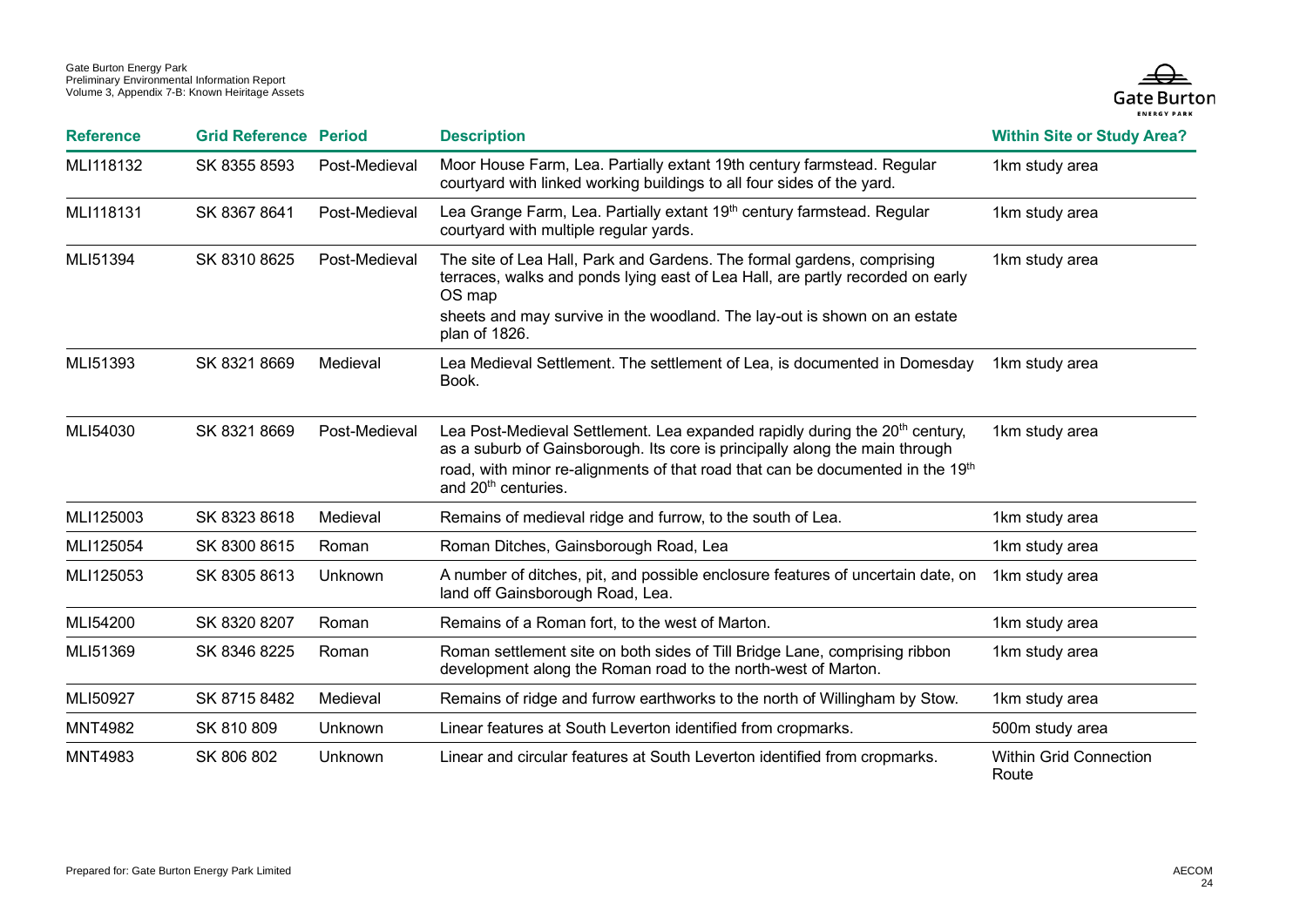

| <b>Reference</b> | <b>Grid Reference Period</b> |                              | <b>Description</b>                                                                                                                                                                                                                                                                                                                                                                                                                                                                                                                             | <b>Within Site or Study Area?</b>      |
|------------------|------------------------------|------------------------------|------------------------------------------------------------------------------------------------------------------------------------------------------------------------------------------------------------------------------------------------------------------------------------------------------------------------------------------------------------------------------------------------------------------------------------------------------------------------------------------------------------------------------------------------|----------------------------------------|
| <b>MNT4981</b>   | SK 807 814                   | <b>Unknown</b>               | Linear and enclosure features at South Leverton identified from cropmarks.                                                                                                                                                                                                                                                                                                                                                                                                                                                                     | <b>Within Grid Connection</b><br>Route |
| <b>MNT5989</b>   | SK 797 800                   | Medieval to<br>Post Medieval | Ridge and furrow at South Leverton.                                                                                                                                                                                                                                                                                                                                                                                                                                                                                                            | 500m study area                        |
| <b>MNT6103</b>   | SK 804 783                   | Unknown                      | Earthworks at East End Farm. Rampton. Bank and hollow way. Also, some<br>ridge and furrow.                                                                                                                                                                                                                                                                                                                                                                                                                                                     | <b>Within Grid Connection</b><br>Route |
| <b>MNT6166</b>   | SK 8087 7853                 | Medieval to<br>Post Medieval | Field boundary, Rampton. Defined by a single ditch.                                                                                                                                                                                                                                                                                                                                                                                                                                                                                            | <b>Within Grid Connection</b><br>Route |
| <b>MNT6104</b>   | SK 798 782                   | Unknown                      | Possible earthworks at Hall Farm, Rampton. Inculdes some well preserved<br>ridge and furrow.                                                                                                                                                                                                                                                                                                                                                                                                                                                   | 500m study area                        |
| <b>MNT6714</b>   | SK 7988 7899                 | Unknown                      | Earthworks in the grounds of the Manor House.                                                                                                                                                                                                                                                                                                                                                                                                                                                                                                  | <b>Within Grid Connection</b><br>Route |
| MNT15983         | SK 8162 8057                 | Iron Age to<br>Roman         | Posable Iron Age to Roman settlement at Cottam. An incomplete, asymmetric,<br>curvilinear enclosure, 180m by 100m, defined in places by 2 parallel ditches.<br>Three small, circular enclosures, some incomplete, and with an average<br>diameter of 8m were recorded within the enclosure, and may be<br>hut circles. A discontinuous, sinuous linear feature, 250m in length and defined<br>by 2 parallel ditches, may be a trackway. To the west a potential incomplete<br>enclosure defined by the arc of a single ditch is also recorded. | <b>Within Grid Connection</b><br>Route |
| MNT26616         | SK 79977<br>78692            | Post Medieval                | Grounds at Rampton Hall. The Tudor mansion beside the church was<br>demolished in 1726, a farmhouse now stands on the site. The gateway to the<br>churchyard remains, and is listed grade I.                                                                                                                                                                                                                                                                                                                                                   | 500m study area                        |
| MNT26833         | SK 80039<br>78912            | Post Medieval<br>to Modern   | Grounds at Rampton Manor. Georgian to late 20 <sup>th</sup> century designed landscape. 500m study area                                                                                                                                                                                                                                                                                                                                                                                                                                        |                                        |
| MNT10521         | SK 8202 7873                 | Iron Age                     | Late pre-Roman pottery of Iron Age C type. Many of these are of particular<br>interest as they may be an early Nottinghamshire ware.                                                                                                                                                                                                                                                                                                                                                                                                           | 500m study area                        |
| MNT10522         | SK 82011<br>78729            | Roman                        | Features identified through archaeological evaluation - Area 1. Beneath the<br>plough-soil was a thin, roughly circular patch of yellow and red burnt clay<br>750mm in diameter, surrounded by an ashy spread and interpreted as a                                                                                                                                                                                                                                                                                                             | 500m study area                        |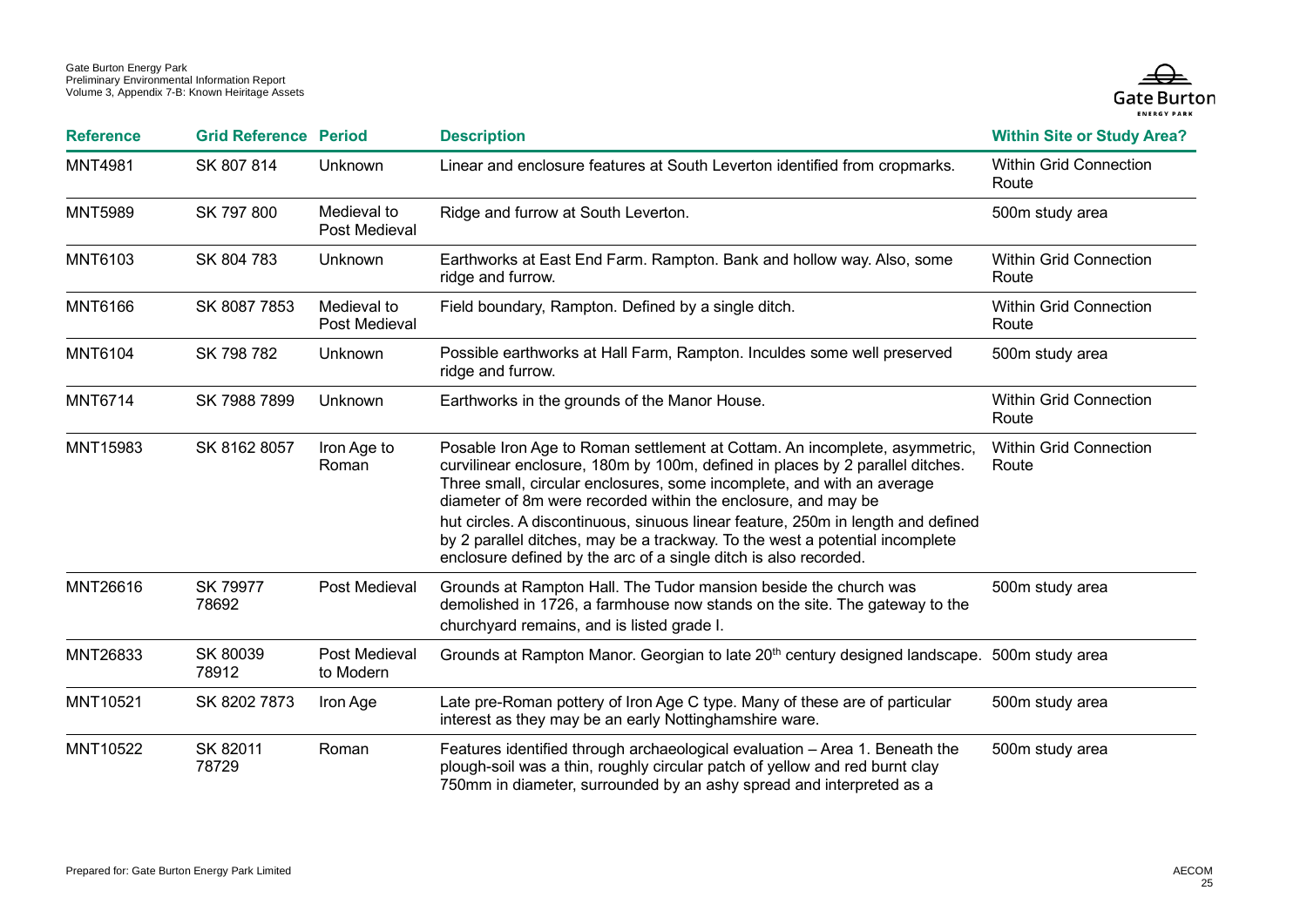

| <b>Reference</b> | <b>Grid Reference Period</b> |                      | <b>Description</b>                                                                                                                                                                                                                                                                                                                                                                                                                                                                                                                                                                                                                                                                                                                                                                                                                                                                                                                                                                       | <b>Within Site or Study Area?</b> |
|------------------|------------------------------|----------------------|------------------------------------------------------------------------------------------------------------------------------------------------------------------------------------------------------------------------------------------------------------------------------------------------------------------------------------------------------------------------------------------------------------------------------------------------------------------------------------------------------------------------------------------------------------------------------------------------------------------------------------------------------------------------------------------------------------------------------------------------------------------------------------------------------------------------------------------------------------------------------------------------------------------------------------------------------------------------------------------|-----------------------------------|
|                  |                              |                      | hearth. A group of possible post-holes were also found in the south-east corner<br>of the area.<br>Finds suggest occupation in the C2 AD                                                                                                                                                                                                                                                                                                                                                                                                                                                                                                                                                                                                                                                                                                                                                                                                                                                 |                                   |
| MNT10523         | SK 82014<br>78734            | Iron Age to<br>Roman | Features identified through archaeological evaluation - Area 2. Within this area 500m study area<br>was found the stake and post holes of a wattle and daub structure defined by a<br>large patch of clay pierced with stake holes. Two alignments of stakes were<br>distinguished suggesting two building phases. The pottery from this area<br>ranged from pre-Roman Iron Age to the C2nd AD.                                                                                                                                                                                                                                                                                                                                                                                                                                                                                                                                                                                          |                                   |
| MNT10524         | SK 82018<br>78720            | Iron Age to<br>Roman | Features identified through archaeological evaluation - Area 3-5. This area<br>was disturbed by four modern calf burials at a depth of $1.2m - 1.5m$ . The<br>earliest feature appeared to be a circular building defined by a U-shaped gully<br>(Area IV) and a corresponding southern arc of this gully in Area V. Only the<br>north arc was properly excavated and revealed settings of contingent circular<br>posts which varied between 200mm and 300mm in depth and 100mm and<br>250mm in diameter. The building measured just over 6m at its widest external<br>diameter and the foundation trench was c 300mm in depth. The entrance at<br>the north west was 2m wide. The hearth or forge within the structure was egg-<br>shaped and measured 750mm by 600mm. Its clay tuyere pipe was burnt red<br>and yellow along its length. The pit was 210mm - 270mm deep and included a<br>fragment of bronze and one of slag. Other features included a series of ditches<br>and pits. | 500m study area                   |
| MNT10525         | SK 82035<br>78719            | Iron Age to<br>Roman | Features identified through archaeological evaluation - Area 6. This cutting was 500m study area<br>sited to identify whether certain features continued beyond area $3 - 5$ . The<br>earliest feature found was a probable pre-Roman Iron Age ditch. This had<br>been cut by a later ditch.                                                                                                                                                                                                                                                                                                                                                                                                                                                                                                                                                                                                                                                                                             |                                   |
| MNT10526         |                              | Iron Age to<br>Roman | Features identified through archaeological evaluation - Area 7. This small<br>cutting was designed to find further pre-Roman Iron Age features. This cutting<br>revealed several ditches overlaying one another probably dating back to the<br>pre-Roman Iron Age.                                                                                                                                                                                                                                                                                                                                                                                                                                                                                                                                                                                                                                                                                                                       | 500m study area                   |
| MNT10527         | SK 8202 7873                 | Roman                | Unstratified Roman finds from Rampton including a fan tail brooch (AD50-70),<br>coins (AD335-383), pottery, pieces of tegula and an intaglio setting for a finger<br>ring.                                                                                                                                                                                                                                                                                                                                                                                                                                                                                                                                                                                                                                                                                                                                                                                                               | 500m study area                   |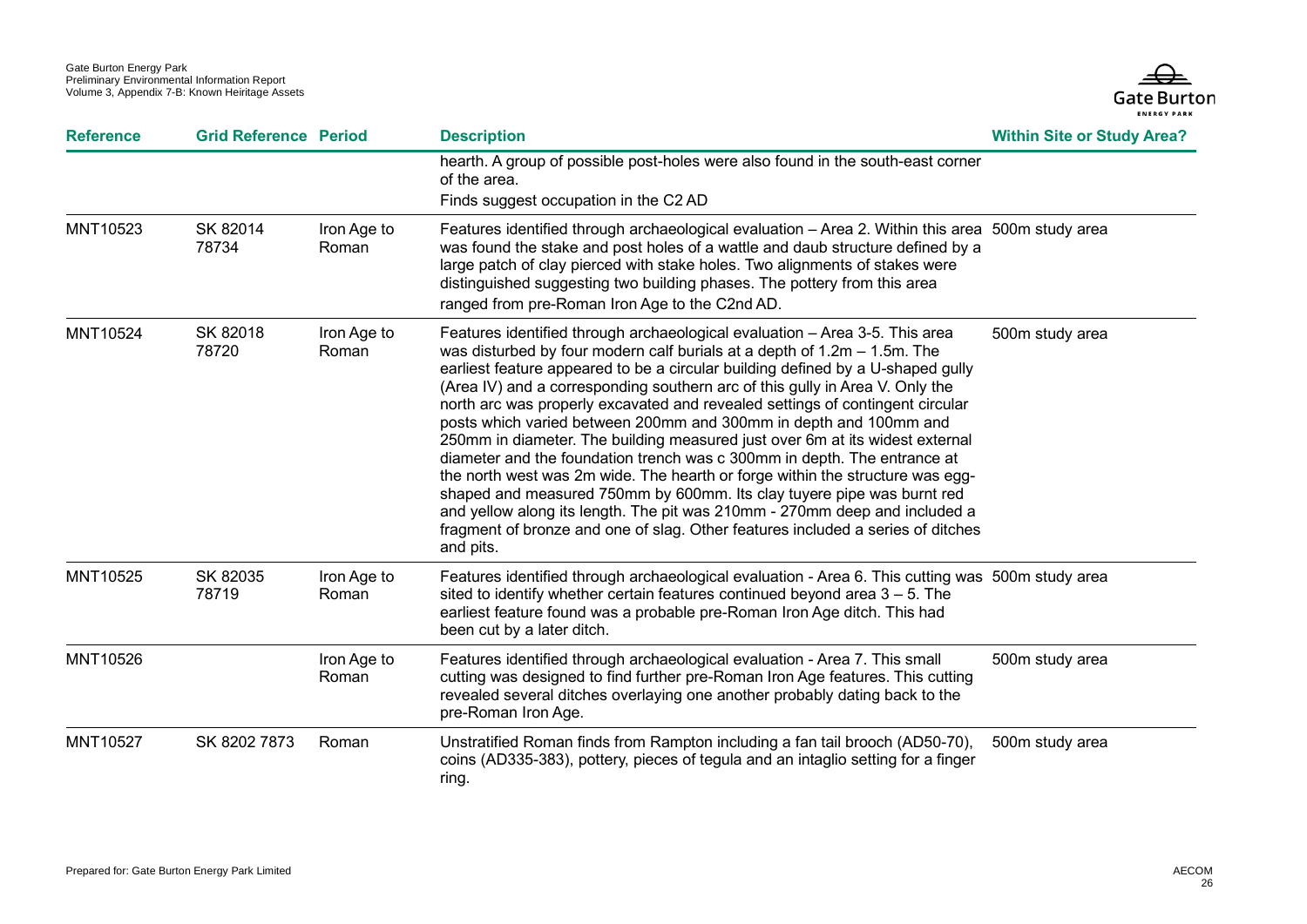

| <b>Reference</b> | <b>Grid Reference Period</b> |                                    | <b>Description</b>                                                                                                                                                                                                                                    | <b>Within Site or Study Area?</b>      |
|------------------|------------------------------|------------------------------------|-------------------------------------------------------------------------------------------------------------------------------------------------------------------------------------------------------------------------------------------------------|----------------------------------------|
| MNT10528         | SK 8202 7873                 | Roman                              | Excavations in 1965 by the Retford Archaeological Group identified traces of<br>several ditches dated to the Roman period.                                                                                                                            | 500m study area                        |
| <b>MNT11670</b>  | SK 8094 7970                 | Roman                              | A single sherd of Nene Valley colour coated beaker $2^{nd} - 3^{rd}$ century AD<br>Romano - British pottery from Cottam Power Station, Treswell                                                                                                       | 500m study area                        |
| MNT11671         | SK 8904 7970                 | Medieval                           | Medieval pottery green glazed pot rim found loose on the suface from Cottam<br>Power Station, Treswell                                                                                                                                                | 500m study area                        |
| <b>MNT11672</b>  | SK 8904 7970                 | Post Medieval                      | Post medieval finds from Cottam Power Station, Treswell - a sherd of pottery<br>and a fragment of clay pipe stem from topsoil stripping.                                                                                                              | 500m study area                        |
| <b>MNT11691</b>  | SK 8201 7869                 | Roman                              | Romano-British pottery from pipeline, Rampton. Remains of a single large<br>vessel with sherds from other vessels.                                                                                                                                    | 500m study area                        |
| MNT11692         | SK 8214 7869                 | Unknown                            | Ditch at Phase 1, Rampton Quarry                                                                                                                                                                                                                      | 500m study area                        |
| MNT11693         | SK 8192 7840                 | Iron Age                           | Early / Middle Iron Age post holes and pit. A ring of eight post holes enclosing<br>an oval area containing an internal pit that included heat-affected stones and<br>charcoal. A double row of post holes extended from the east edge of the circle. | 500m study area                        |
| <b>MNT11694</b>  | SK 820 786                   | Mesolithic to<br><b>Bronze Age</b> | Mesolithic to Bronze Age lithics from Phase 3, Rampton. A thin scatter of lithic<br>artefacts.                                                                                                                                                        | 500m study area                        |
| MNT11695         | SK 8195 7869                 | Neolithic to<br>Bronze Age         | Late Neolithic / early Bronze Age pit at Rampton. Decorated pottery beaker<br>retrieved from a pit that was cut by a Romano-British enclosure ditch.                                                                                                  | <b>Within Grid Connection</b><br>Route |
| MNT11696         | SK 8189 7864                 | Iron Age to<br>Roman               | Field system ditches (Phase 2) at Rampton Quarry. Rectilinear arrangement of<br>ditches, some of which produced a small quantity of Roman pottery sherds.                                                                                             | <b>Within Grid Connection</b><br>Route |
| <b>MNT11697</b>  | SK 8195 7868                 | Roman                              | Romano-British ditches and features (Phase 3) at Rampton Quarry.<br>Substantial rectangular ditched enclosure, suggestions of internal structures.                                                                                                    | <b>Within Grid Connection</b><br>Route |
| <b>MNT11698</b>  | SK 8202 7869                 | Roman                              | Romano-British ditches and features (Phase 4), at Rampton. Another large<br>subrectangular ditched enclosure with at least five major internal<br>compartments. Entrances visible on east sides.                                                      | 500m study area                        |
| MNT11699         | SK 820 787                   | Roman                              | Romano-British ditches (Phase 5) at Rampton. Final stratigraphic phase<br>consisting of rectangular arrangement of shallow narrow gullies.                                                                                                            | 500m study area                        |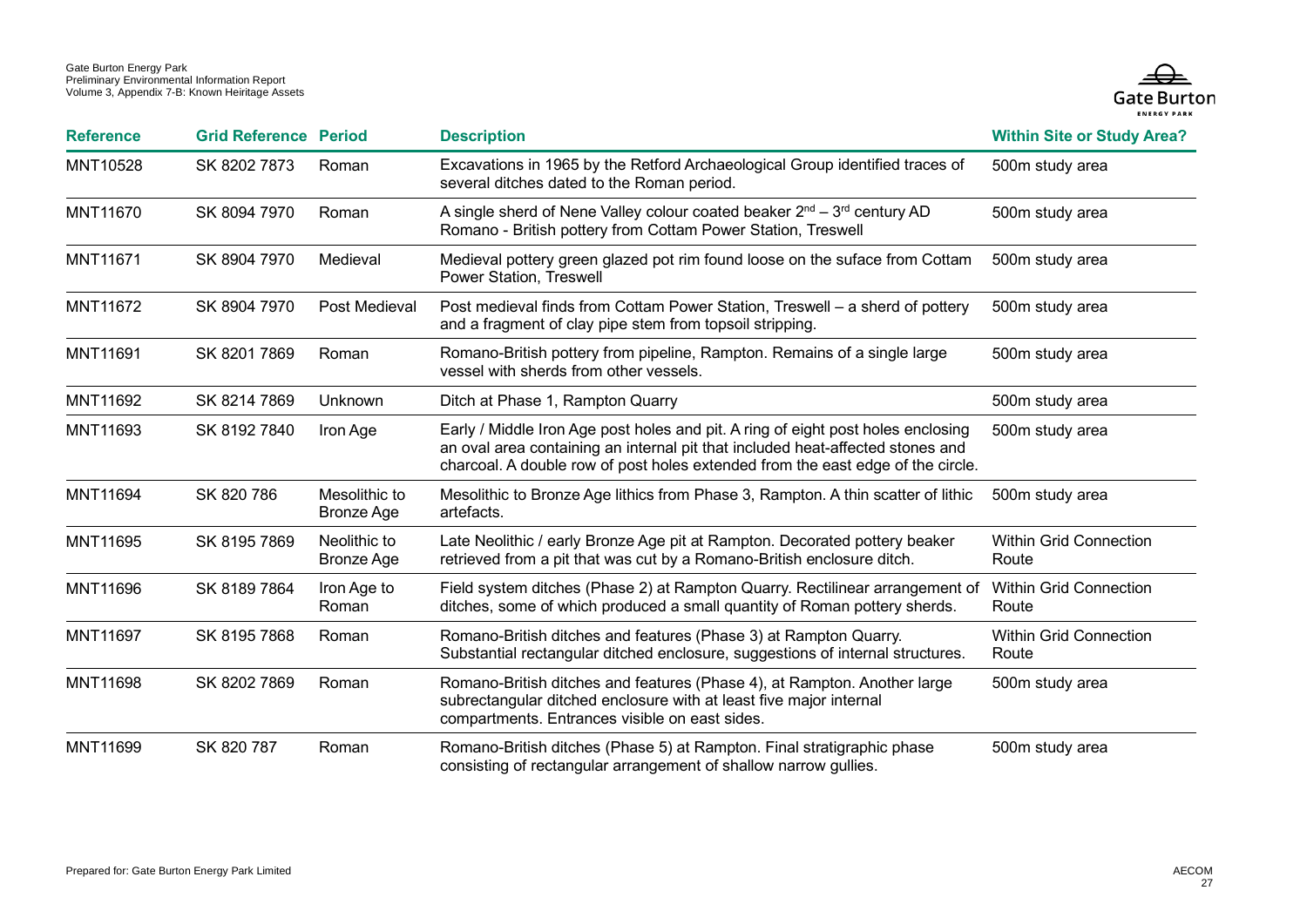

| <b>Reference</b> | <b>Grid Reference Period</b> |                                   | <b>Description</b>                                                                                                                                                                                                                                                                      | <b>Within Site or Study Area?</b>      |
|------------------|------------------------------|-----------------------------------|-----------------------------------------------------------------------------------------------------------------------------------------------------------------------------------------------------------------------------------------------------------------------------------------|----------------------------------------|
| MNT11700         | SK 820 786                   | Iron Age to<br>Roman              | Iron Age and Romano-British finds from Rampton Quarry. Artefact scatter of 1 <sup>st</sup><br>century BC to 4 <sup>th</sup> century AD including 15,000 pottery sherds, fired and unfired<br>clay, daub, tegulae, tile fragments, smithing slag, rotary querns, metalwork and<br>coins. | 500m study area                        |
| <b>MNT11701</b>  | SK 820 787                   | Iron Age                          | Late Iron Age ditches at Rampton. Large sub-squared ditched enclosure with<br>substantial quantities of Iron Age pottery recovered from box trenches.                                                                                                                                   | 500m study area                        |
| MNT11702         | SK 820 786                   | Roman                             | Unphased Romano-British occupation levels at Rampton. Tegula floored<br>hearth and a compacted clay floor.                                                                                                                                                                              | 500m study area                        |
| <b>MNT11703</b>  | SK 8206 7871                 | Roman                             | Romano-British ditches and finds from Rampton. Possible Roman soil horizon<br>containing abraded pottery sherds of 1 <sup>st</sup> to 3 <sup>rd</sup> century ate. Beneath this were<br>at least three phases of ditch and gully cut into the natural sand.                             | 500m study area                        |
| MNT11704         | SK 8189 7864                 | Roman                             | Romano-British ditches at Rampton. Shallow gullies beneath alluvium.                                                                                                                                                                                                                    | <b>Within Grid Connection</b><br>Route |
| MNT15344         | SK 8202 7873                 | Iron Age to<br>Roman              | Late Iron Age and Romano-British settlement at Rampton. Traces of wattle and Within Grid Connection<br>daub buildings, various pottery, ditches etc.                                                                                                                                    | Route                                  |
| <b>MNT25800</b>  | SK 7998 7861                 | Medieval to<br>Post Medieval      | Manor House at Rampton. Enloarged or rebuilt c. 1540, shown on a plan of<br>1717, demolished 1726. Now partially built on and part allotment gardens.                                                                                                                                   | 500m study area                        |
| <b>MNT26007</b>  | SK 81927480                  | Iron Age                          | Early Iron Age settlement (phase 1) at Rampton. A ring of eight post holes<br>enclosing an oval area interpreted as foundations of a roundhouse. An internal<br>pit contained heat affected stones and charcoal interpreted as a hearth.                                                | 500m study area                        |
| <b>MNT26008</b>  | SK 819786                    | Neolithic to<br><b>Bronze Age</b> | Late Neolithic / Early Bronze Age burial at Rampton. Ceramic pot upright in a<br>small pit. Interpreted as a burial and the human remains thought unlikely to<br>have survived in the acidic soil.                                                                                      | <b>Within Grid Connection</b><br>Route |
| MNT26090         | SK 8004 7824                 | Unknown                           | Holme Farm Barn, no further details given.                                                                                                                                                                                                                                              | 500m study area                        |
| MNT27156         | SK 82640<br>80573            | Neolithic                         | Evidence of Neolithic agriculture, Cottam, from auger survey. Some suggestion<br>of clearance and tillage.                                                                                                                                                                              | <b>Within Grid Connection</b><br>Route |
| <b>MNT4641</b>   | SK 8202 7873                 | Roman                             | Roman finds from Rampton - artefact scatter. Pottery rotary quern fragments,<br>spindle whorls, roof tiles, copper alloy brooches, glass fragment, crucible<br>fragment, smelting slag and animal bone.                                                                                 | 500m study area                        |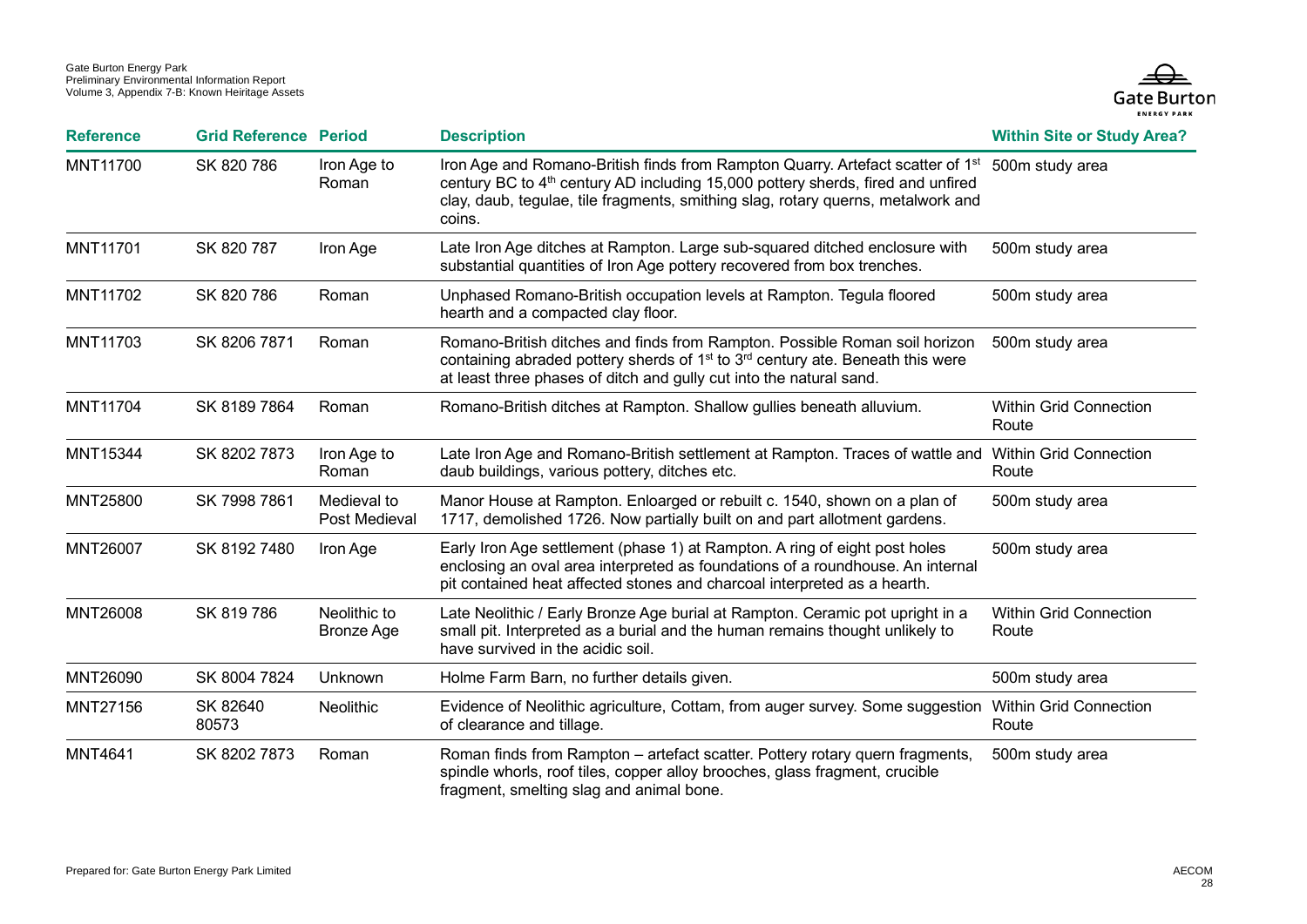

| <b>Reference</b> | <b>Grid Reference Period</b> |                              | <b>Description</b>                                                                                                                        | <b>Within Site or Study Area?</b>         |
|------------------|------------------------------|------------------------------|-------------------------------------------------------------------------------------------------------------------------------------------|-------------------------------------------|
| <b>MNT4985</b>   | SK 820 814                   | Early Medieval               | Early medieval finds from Coates, North Leverton. Two stones with Anglo-<br>Saxon carvings found amongst farm buildings.                  | 500m study area                           |
| <b>MNT5679</b>   | SK 79970<br>78592            | Post Medieval                | Structure at Rampton, Stine gateway from Manor Farm to churchyard.                                                                        | 500m study area                           |
| <b>MNT6167</b>   | SK 801 790                   | Medieval to<br>Post Medieval | Field boundaries, Rampton. Two perpendicular field boundaries defined by<br>banks.                                                        | 500m study area                           |
| <b>MNT6176</b>   | SK 8111 8015                 | Unknown                      | Sub-circular enclosure, South Leverton. Cropmark, potential entrance facing<br>north-west.                                                | <b>Within Grid Connection</b><br>Route    |
| <b>MNT6177</b>   | SK 8123 8095                 | Medieval to<br>Post Medieval | Linear features, Cottam/North Leverton. Cropmarks fo a disordered pattern of<br>linear features - possible field boundaries and trackway. | 500m study area                           |
| <b>MNT6178</b>   | SK 8153 8050                 | Unknown                      | Curvilinear enclosure and trackway, Cottam. Cropmarks. Possible<br>roundhouses.                                                           | <b>Within Grid Connection</b><br>Route    |
| <b>MNT6179</b>   | SK 8180 8041                 | Unknown                      | Linear features, Cottam. Three parallel ditches.                                                                                          | <b>Within Grid Connection</b><br>Route    |
| <b>MNT8683</b>   | SK 809 809                   | Roman                        | Roan finds from South Leverton. Fieldwalking produced tile, pottery, mortaria.                                                            | 500m study area                           |
| <b>MNT9944</b>   | SK 7998 7861                 | Medieval                     | Documentary reference to Manor House at Rampton.                                                                                          | 500m study area                           |
| MLI52497         | SK 8429 8110                 | Unknown                      | Earthwork mound indicated on 1956 OS 6inch series map.                                                                                    | <b>Within Grid Connection</b><br>Corridor |
| MLI52500         | SK 8393 7979                 | Unknown                      | Cropmark boundary and trackway                                                                                                            | <b>Within Grid Connection</b><br>Route    |
| MLI52536         | SK 8370 7922                 | Medieval                     | Gritted pottery and a little Torksey ware, artefact scatter.                                                                              | 500m study area                           |
| MLI52544         | SK 8390 7915                 | Medieval                     | Cropmark medieval boundary ditch                                                                                                          | 500m study area                           |
| MLI54108         | SK 8374 8076                 | Unknown                      | Undated cropmarks of an enclosure and ring ditch                                                                                          | <b>Within Grid Connection</b><br>Route    |
| MLI54282         | SK 8368 7955                 | Early Medieval               | Anglo-Saxon material from Tank Field. 14 Northumbrian coins and other Anglo- 5km study area                                               |                                           |

Saxon material found by metal detectorists.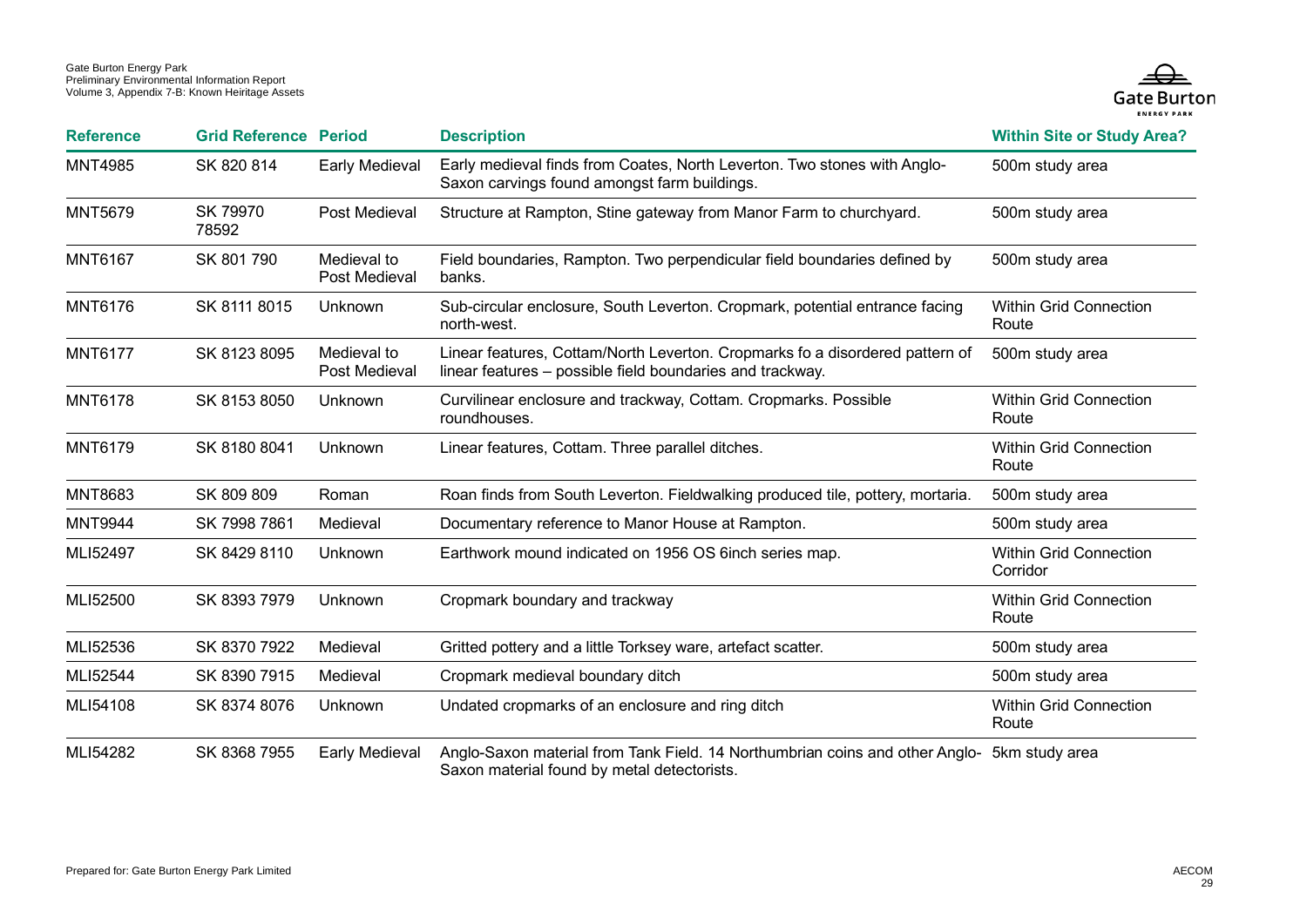

| <b>Reference</b> | <b>Grid Reference Period</b> |                               | <b>Description</b>                                                                                                                                                                                                                                                          | <b>Within Site or Study Area?</b>      |
|------------------|------------------------------|-------------------------------|-----------------------------------------------------------------------------------------------------------------------------------------------------------------------------------------------------------------------------------------------------------------------------|----------------------------------------|
| MLI52488         | SK 8384 8112                 | Post-Medieval                 | Earthworks of post-medieval flood defences.                                                                                                                                                                                                                                 | <b>Within Grid Connection</b><br>Route |
| MLI98528         | SK 83748<br>79236            | Early Medieval                | Early Medieval Activity, Torksey comprising boundary, pits, kiln, ditches.                                                                                                                                                                                                  | 500m study area                        |
| MLI98529         | SK 8375 7917                 | Medieval                      | Medieval cemetery, Torksey. Thirteen 12 <sup>th</sup> to 13 <sup>th</sup> century graves identified<br>containing 19 individuals. Ditches and pits containing pottery from the same<br>period also discovered. A possible workshop associated with a kiln also<br>revealed. | 500m study area                        |
| MLI98530         | SK 83707<br>79264            | Post-Medieval                 | Post-Medieval Activity, Torksey                                                                                                                                                                                                                                             | 500m study Area                        |
| MLI116491        | SK 8461 8148                 | Post-Medieval                 | Former Farmhouse, Rectory Farm, Marton. Demolished.                                                                                                                                                                                                                         | <b>Within Grid Connection</b><br>Route |
| MLI125067        | SK 8359 8030                 | Early Medieval                | The Winter Camp of the Viking Great Army at Torksey                                                                                                                                                                                                                         | <b>Within Grid Connection</b><br>Route |
| MLI125068        | SK 8360 8055                 | Roman                         | Probable Roman Farmstead at Brampton identified by geophysics.                                                                                                                                                                                                              | <b>Within Grid Connection</b><br>Route |
| MLI125069        | SK 8348 8052                 | Medieval to<br>Post-Medieval  | A Rabbit Warren at Brampton identified by geophysics.                                                                                                                                                                                                                       | <b>Within Grid Connection</b><br>Route |
| MLI125070        | SK 8366 7974                 | Medieval to<br>Post-Medieval  | A Rabbit Warren at Torksey identified by geophysics.                                                                                                                                                                                                                        | <b>Within Grid Connection</b><br>Route |
| MLI125072        | SK 8354 7982                 | Roman                         | A Roman pottery scatter, Brampton. Ten sherds of greyware found during trial<br>trenching.                                                                                                                                                                                  | <b>Within Grid Connection</b><br>Route |
| MLI125073        | SK 8354 7982                 | Early Medieval<br>to Medieval | A Late Anglo-Saxon and Medieval Pottery Scatter at Brampton. 37 sherds,<br>majority medieval but some Anglo-Saxon sherds identified.                                                                                                                                        | <b>Within Grid Connection</b><br>Route |
| MLI118779        | SK 8354 7982                 | Post-Medieval                 | Post-Medieval Pottery, Brampton. Unstratified collection of over 70 sherds.                                                                                                                                                                                                 | <b>Within Grid Connection</b><br>Route |